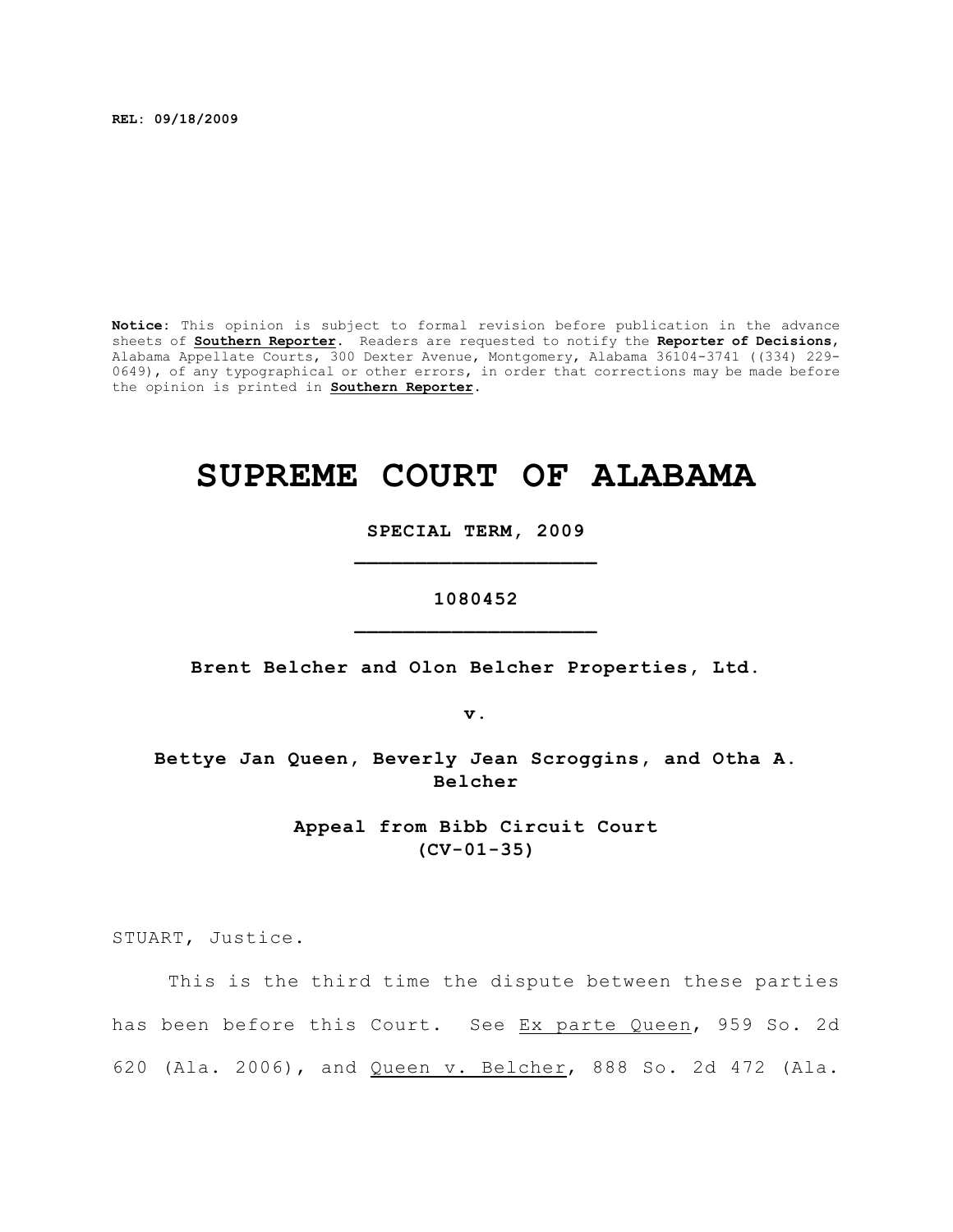2003). In this latest iteration, Brent Belcher appeals the judgment of the trial court holding that Olon Belcher, the father of the appellant Brent and of the appellees Bettye Jan Queen, Beverly Jean Scroggins, and Otha A. Belcher, was incompetent when he executed: (1) a December 1995 durable power of attorney appointing Brent to be his attorney-in-fact; (2) a December 1995 partnership agreement creating Olon Belcher Properties, Ltd., a partnership between Olon, his wife Hazel Belcher, and Brent; and (3) a March 1998 document creating a revocable trust and naming Brent as the trustee (these documents are hereinafter referred to collectively as "the planning documents"). The trial court accordingly declared each of the planning documents void. Olon Belcher Properties, Ltd., appeals the denial of its motion to intervene, after the trial court entered its judgment declaring the partnership agreement void. We affirm in part and reverse in part.

In Queen, Olon's children Queen, Scroggins, and Otha were collectively referred to as "the petitioning children" because they initiated the case by petitioning the Probate Court of Bibb County to appoint a conservator for Olon. 888 So. 2d at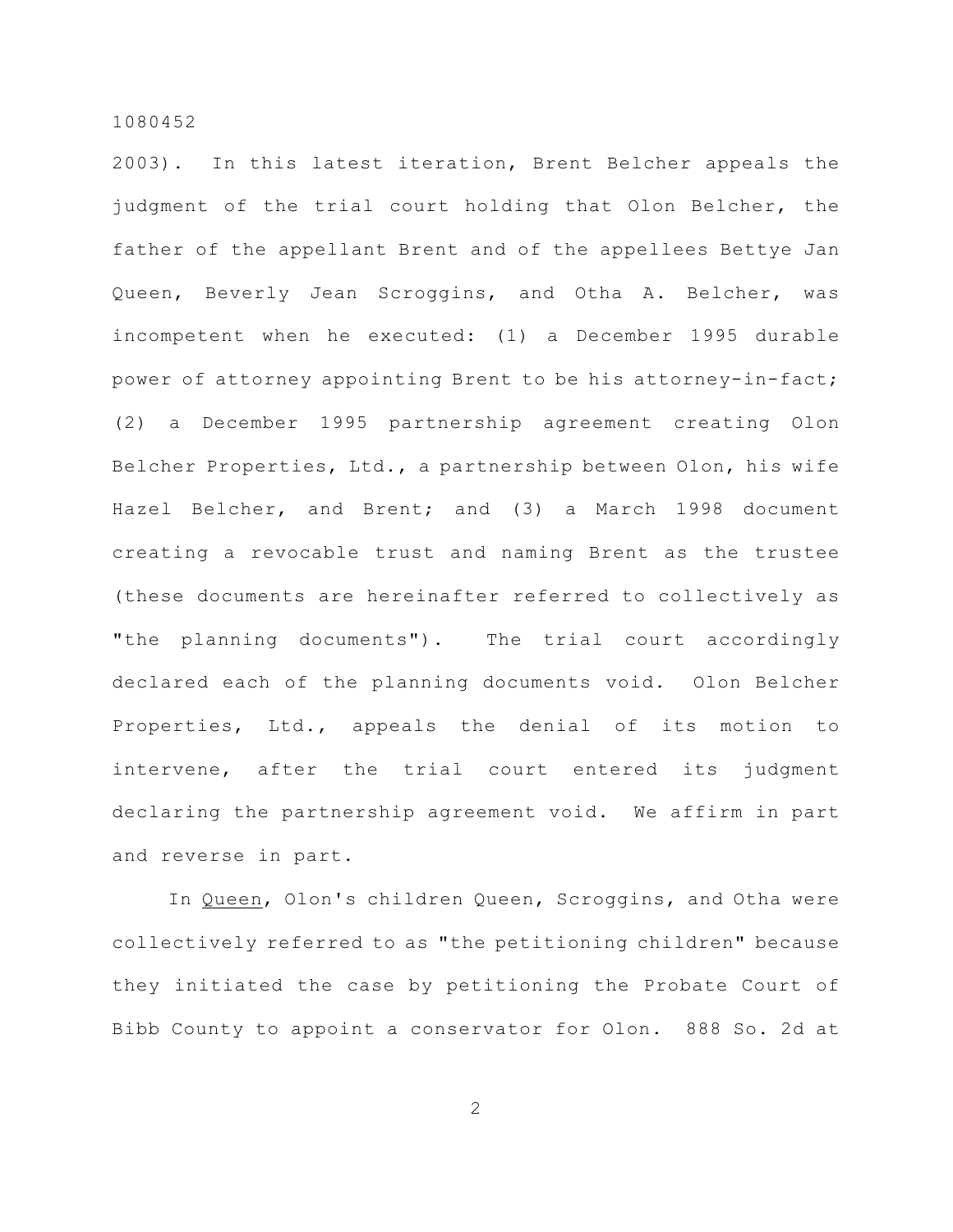474. In Ex parte Queen, they were again referred to collectively as "the petitioning children" because they were petitioning this Court for a writ of mandamus. 959 So. 2d at 620. Therefore, in the interest of consistency, they are again referred to as "the petitioning children" in this opinion.<sup>1</sup>

I.

In Queen, we set forth the facts at the root of this dispute:

"On June 15, 2000, the petitioning children petitioned the Probate Court of Bibb County to have a conservator appointed for their father because of his diminishing mental capacity and because of concern about the way their brother Brent was handling his estate. On February 9, 2001, the probate judge granted the petition, concluding that Olon 'is a person unable to manage property and business affairs effectively as described in [§ 26-2A-130, Ala. Code 1975].' The order also required Brent to produce the 1998 trust agreement and to make an accounting of that trust. Sanford E. Gunter was appointed conservator of Olon's estate.

"Brent immediately removed the conservatorship to the Bibb Circuit Court and, in June 2001, moved the court to issue an order: (1) adopting the 'Plan for Joint Care of Olon Belcher' Brent had submitted, (2) directing the conservator to work with the instruments of Olon's estate already in effect (the durable power of attorney, the partnership

 ${}^{1}$ A fifth sibling, Olon P. Belcher, Jr., is not a party to this litigation.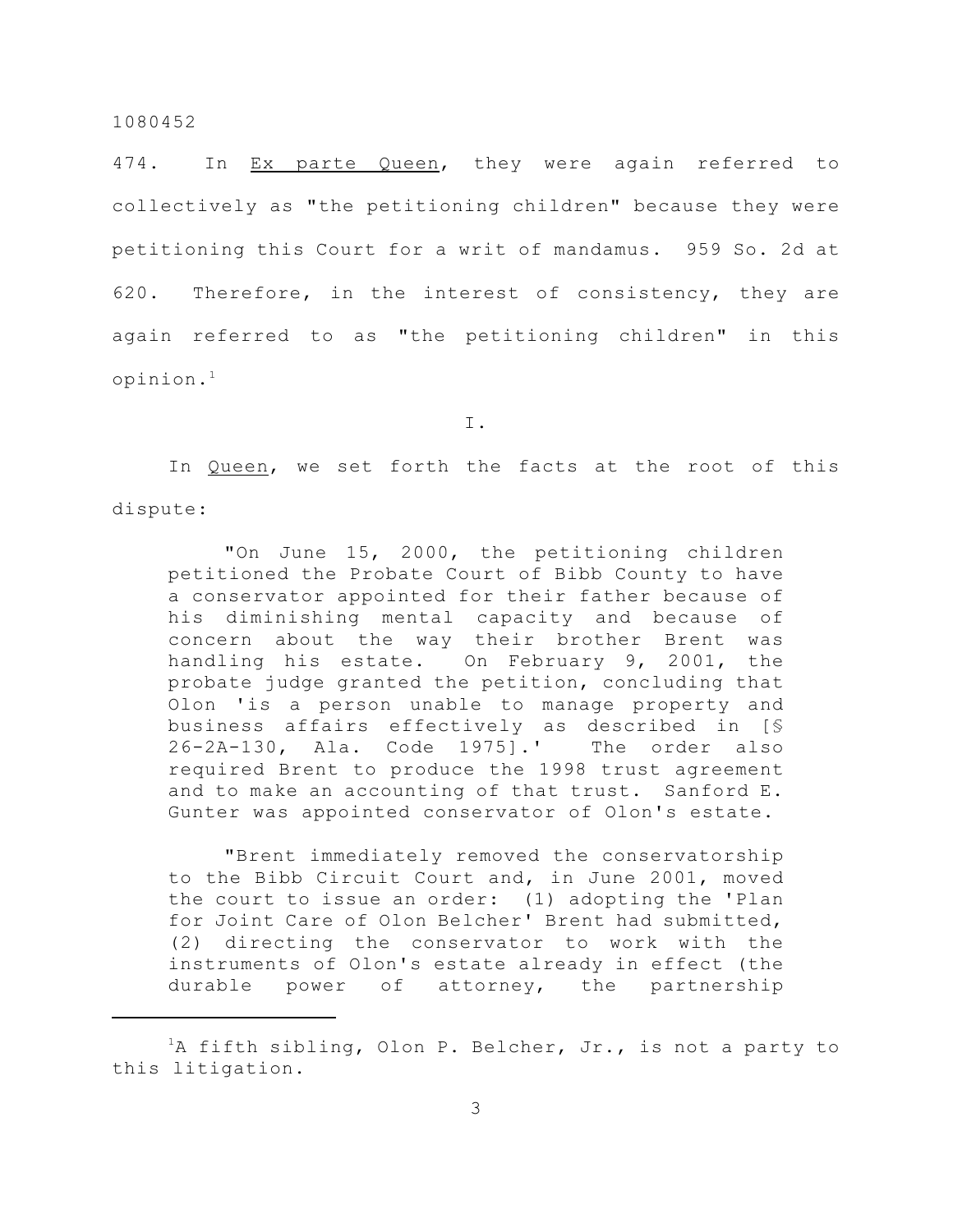agreement, and the trust agreement), and (3) setting June 15, 2000, the date the petitioning children filed their petition for a conservator, as the effective date for the appointment of a conservator. The petitioning children opposed Brent's motion and moved the court to compel Brent to comply with the provisions of the probate court's February 9 order that required him to produce the 1998 trust agreement and to make an accounting of that trust. They further asked the court to find that Olon had been incapable of managing his business affairs since 1994, and that, therefore, he did not have the capacity in 1995 to execute the power of attorney or the partnership agreement or subsequently in 1998 to execute the trust agreement and that those documents were therefore invalid. On July 26, 2001, the trial court ruled that Brent did not have to comply with the provisions of the probate court's order requiring him to produce the trust agreement and to make an accounting of the trust, but it did not address the other pending issues.

"Meanwhile, on October 16, 2001, the court-appointed conservator filed his inventory of Olon's estate. After listing Olon's then current assets and liabilities, he noted numerous transactions in which Brent had been involved that the conservator had not investigated, and he asked the court to clarify the scope of his responsibility, stating:

"'Numerous transactions have occurred over the past years, including liabilities such as that of Belcher Oil Co., Inc. The Conservator has not investigated any transfer as to the issues of fair market value paid or received; proration of interest versus value of contribution; amount and necessity of payouts or withdrawals; potential for conflict of interest issues wherein Brent Belcher serves as Power of Attorney, trustee,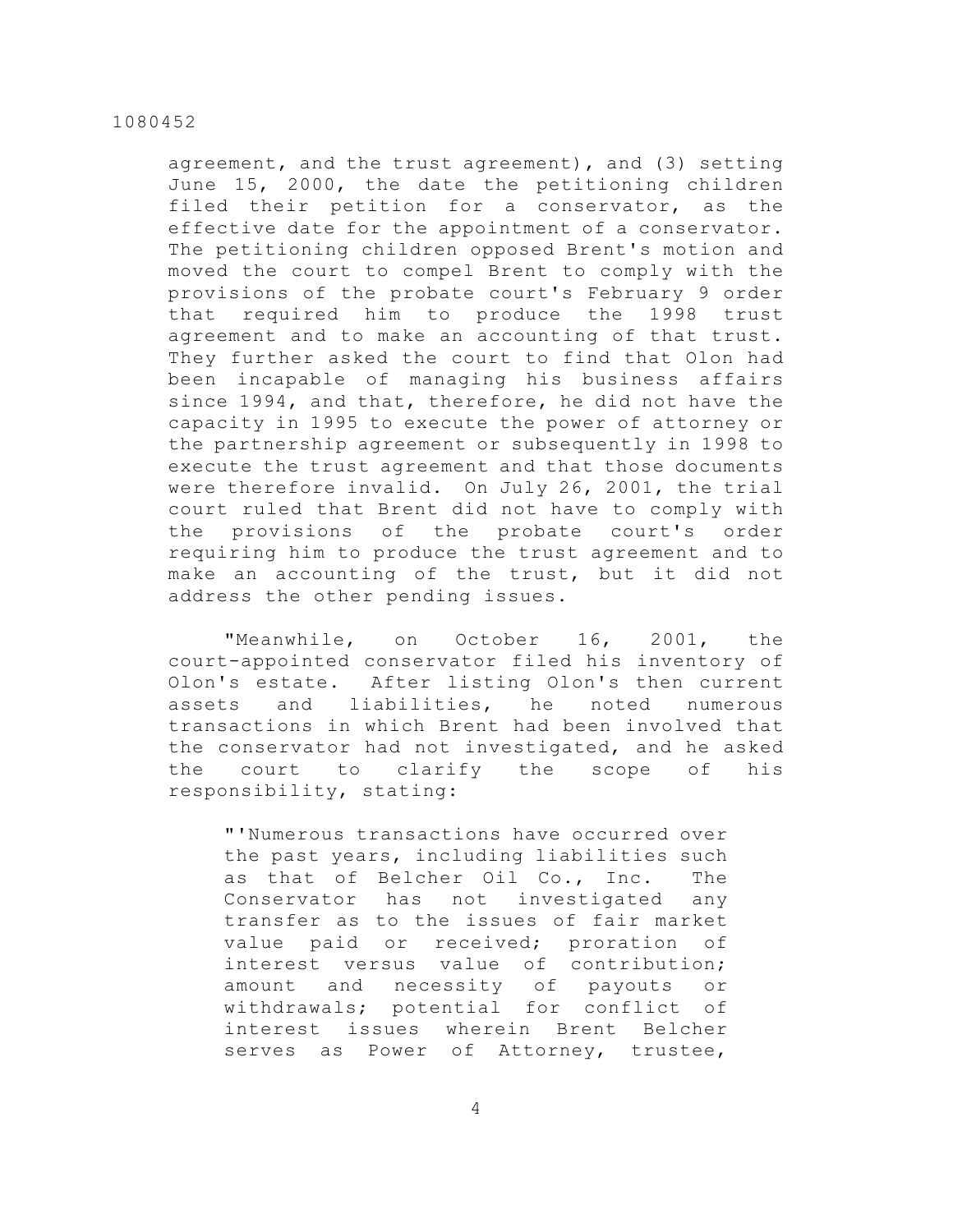Manager, President or Director of Corporation all wherein the ward, Olon Belcher, has an interest therein.

"'The Conservator would determine that under § 26-2A-152, et seq., he has no authority to visit these issues without the Court, per § 26-2A-154, enlarging the Conservator's power.'

"The trial court scheduled a hearing for December 17, 2001, to determine when Olon became incapable of effectively managing his property and his business affairs. At the hearing, the petitioning children presented deposition testimony from three doctors in support of their contention that Olon was incapable of effectively managing his property and business affairs at least as early as 1995, when he executed the power of attorney in favor of Brent. They asked the court to invalidate the power of attorney, the partnership agreement, and the trust agreement, and to order a full accounting of the estate from 1995 to the present.

"In response, Brent presented six affidavits from witnesses who knew Olon in varying degrees, both personally and in business settings, and who swore that Olon had appeared lucid and intelligent during business interactions they had had with him at different times between 1993 and 2000. Brent also presented evidence indicating that the petitioning children had benefited as well from transactions with Olon during this period. The petitioning children moved to strike the affidavits as hearsay.

"On May 13, 2002, the court denied the petitioning children's motion to strike the affidavits and found that Olon had the legal capacity to execute the power of attorney and the partnership agreement in 1995 and the trust agreement in 1998. The court denied the petitioning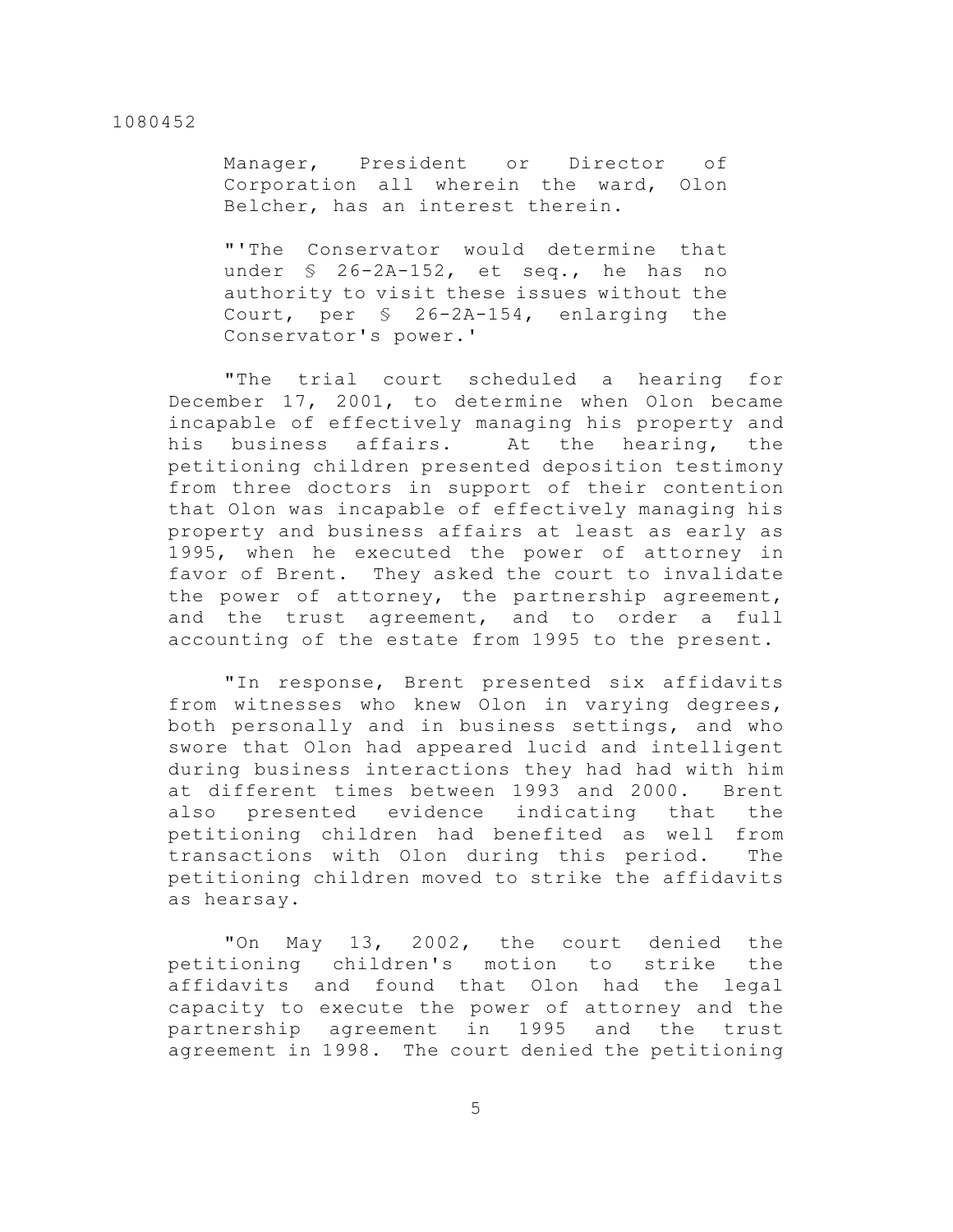children's request for an accounting of the estate and ordered that the conservator manage the estate to reflect the validity of all the documents executed by Olon before the conservator was appointed."

888 So. 2d at 474-75. We subsequently reversed the trial court's judgment, holding that the trial court erred by considering the affidavits submitted by Brent, which we concluded were hearsay. We remanded the cause for the trial court "to determine whether Olon Belcher was competent to execute the power of attorney and to enter into the partnership agreement and the trust agreement." 888 So. 2d at 478.

On remand, the petitioning children moved the trial court to enter a judgment on Olon's competency based upon the valid evidence it had received at the December 17, 2001, evidentiary hearing; however, after the trial court denied that motion and instead ordered a new evidentiary hearing, the petitioning children sought mandamus relief in this Court. In Ex parte Queen, we granted mandamus relief to the petitioning children and directed the trial court to rule on the competency issue based on the existing evidence. 959 So. 2d at 623. On August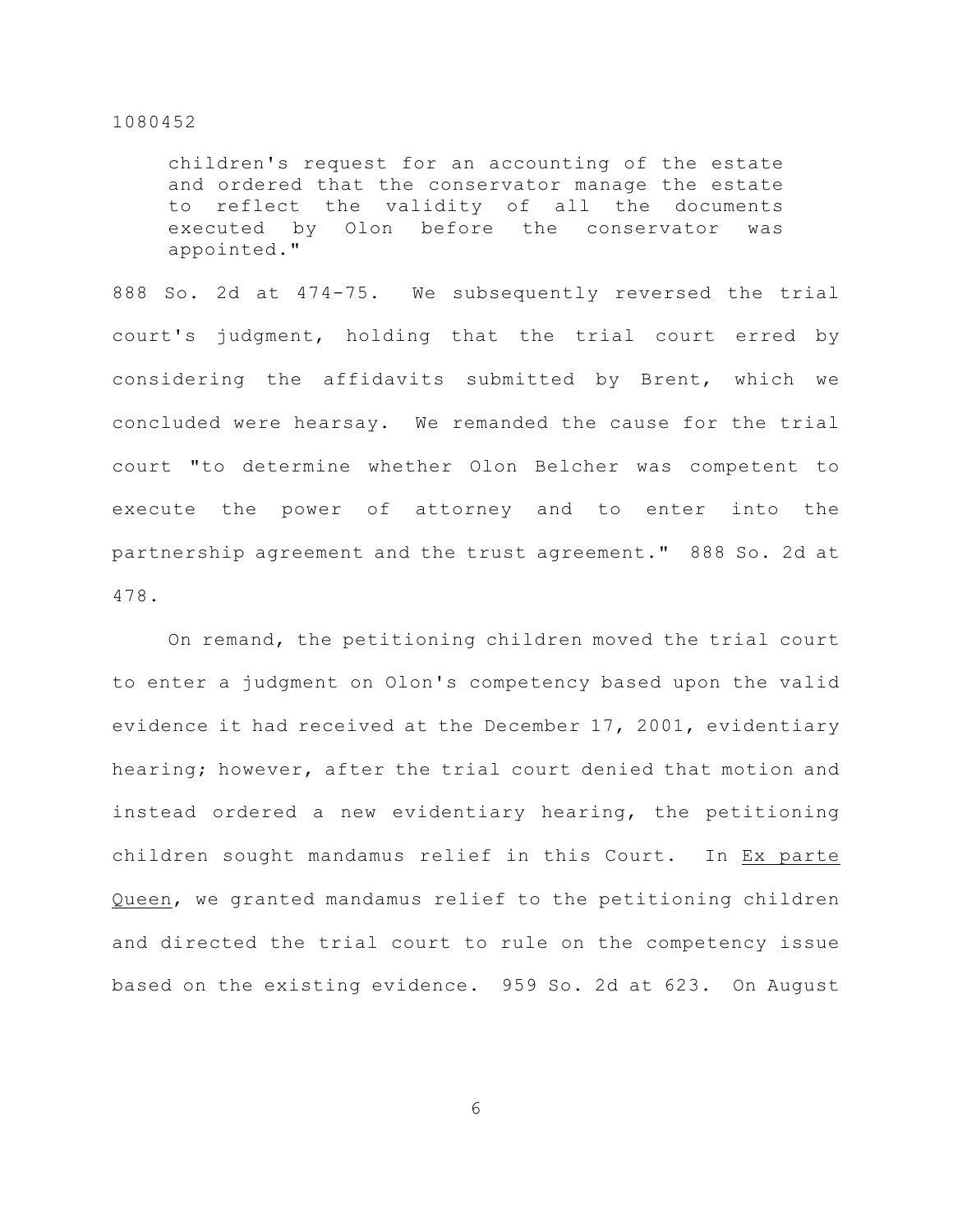8, 2007, the trial court entered the following order deciding the issue:

"The Supreme Court in its ruling found this court erred and exceeded its discretion by allowing into evidence and considering certain affidavits offered by Brent Belcher. This court accepts the opinion of the Court and now considers only the evidence properly in the record and nothing more. Therefore, based on the evidence in the record and applying the standard applicable to determining the validity of the power of attorney, partnership agreement, and trust agreement (and not the standard for testamentary capacity) this court finds that Olon Belcher was unable to understand and comprehend what he was doing at the time he signed the power of attorney, partnership agreement, and trust agreement.

"All documents made the subject of this litigation are, therefore, declared invalid, void, and of no effect."

On September 7, 2007, Brent moved the trial court to alter, amend, or vacate its order, arguing that the petitioning children had not met their burden and that, even if they had, the trial court had still erred by declaring the partnership agreement void. That same day, Olon Belcher Properties moved to intervene, arguing that the entire partnership agreement should not be declared void on the basis that one out of the three partners was incompetent at the time the partners entered into the agreement. Following a hearing, the trial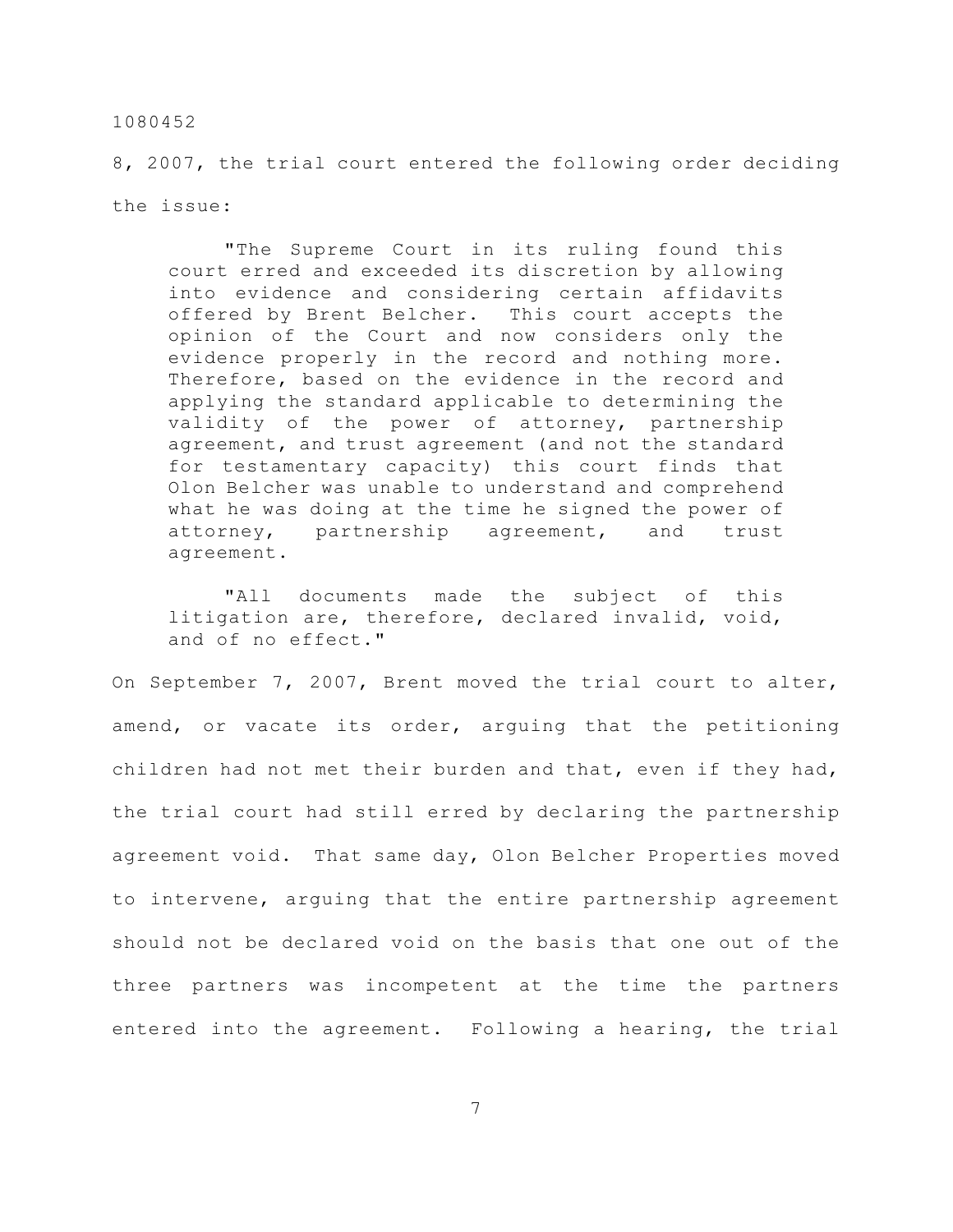court denied both the postjudgment and intervention motions. Brent and Olon Belcher Properties then filed this appeal.

II.

In Queen, we applied a de novo standard of review. 888 So. 2d at 476. Brent argues that we should again review the trial court's judgment de novo because, he alleges, that judgment was again based almost entirely on the written depositions of Olon's physicians. See Rogers Found. Repair, Inc. v. Powell, 748 So. 2d 869, 871 (Ala. 1999) ("When a trial judge's ruling is not based substantially on testimony presented live to the trial judge, review of factual issues is de novo."). The petitioning children, however, argue that although we may review the written testimony of the three physicians de novo, we should afford the trial court's judgment the presumption of correctness it is entitled to under the ore tenus rule because the trial court also heard live testimony supporting its judgment. We agree.

Pursuant to this Court's instructions in Ex parte Queen, the trial court ruled on the issue of Olon's competency at the time he signed the planning documents based on the evidence in the record at the conclusion of the December 17, 2001,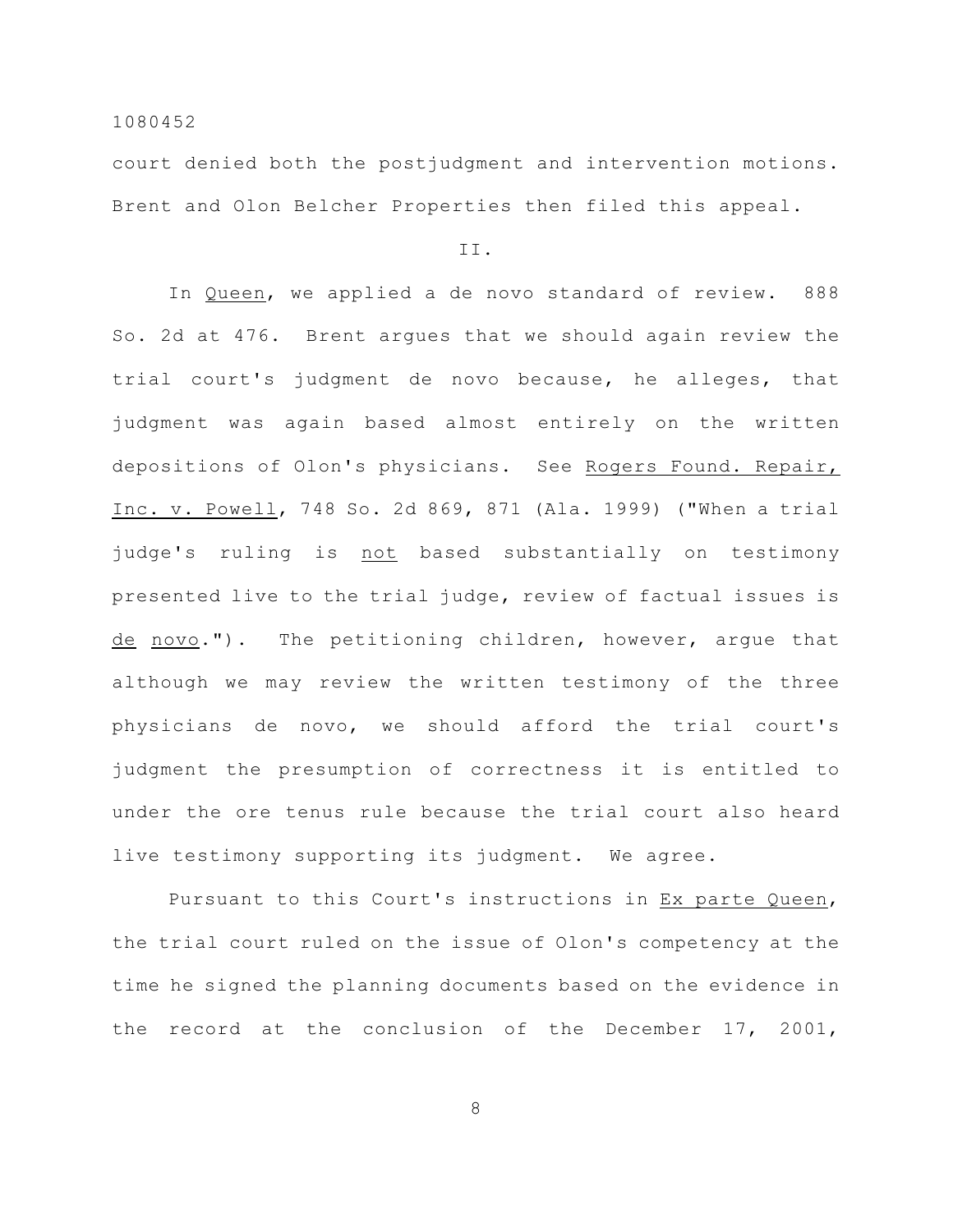evidentiary hearing. At that hearing, the petitioning children presented ore tenus testimony regarding Olon's competency, and they also submitted deposition testimony from three physicians who had treated Olon during the period in question. Brent did not testify at that hearing; rather, he submitted affidavits from various acquaintances of Olon's. In Queen, we stated that we would review de novo the trial court's original order finding that Olon was competent when he signed the planning documents because, "although the trial judge heard testimony from Olon's children, his ruling is based almost entirely on the written depositions of Olon's physicians and the affidavits submitted by Brent, not on oral testimony." 888 So. 2d at 476. However, it was ultimately unnecessary for us to consider either the weight or sufficiency of the evidence supporting the trial court's judgment regarding Olon's competency because of our holding that the trial court had committed errors of law by admitting the hearsay affidavits and by applying the wrong legal standard. De novo review was therefore appropriate because "[q]uestions of law are reviewed de novo." Pritchett v. ICN Med. Alliance, Inc., 938 So. 2d 933, 935 (Ala. 2006) (citing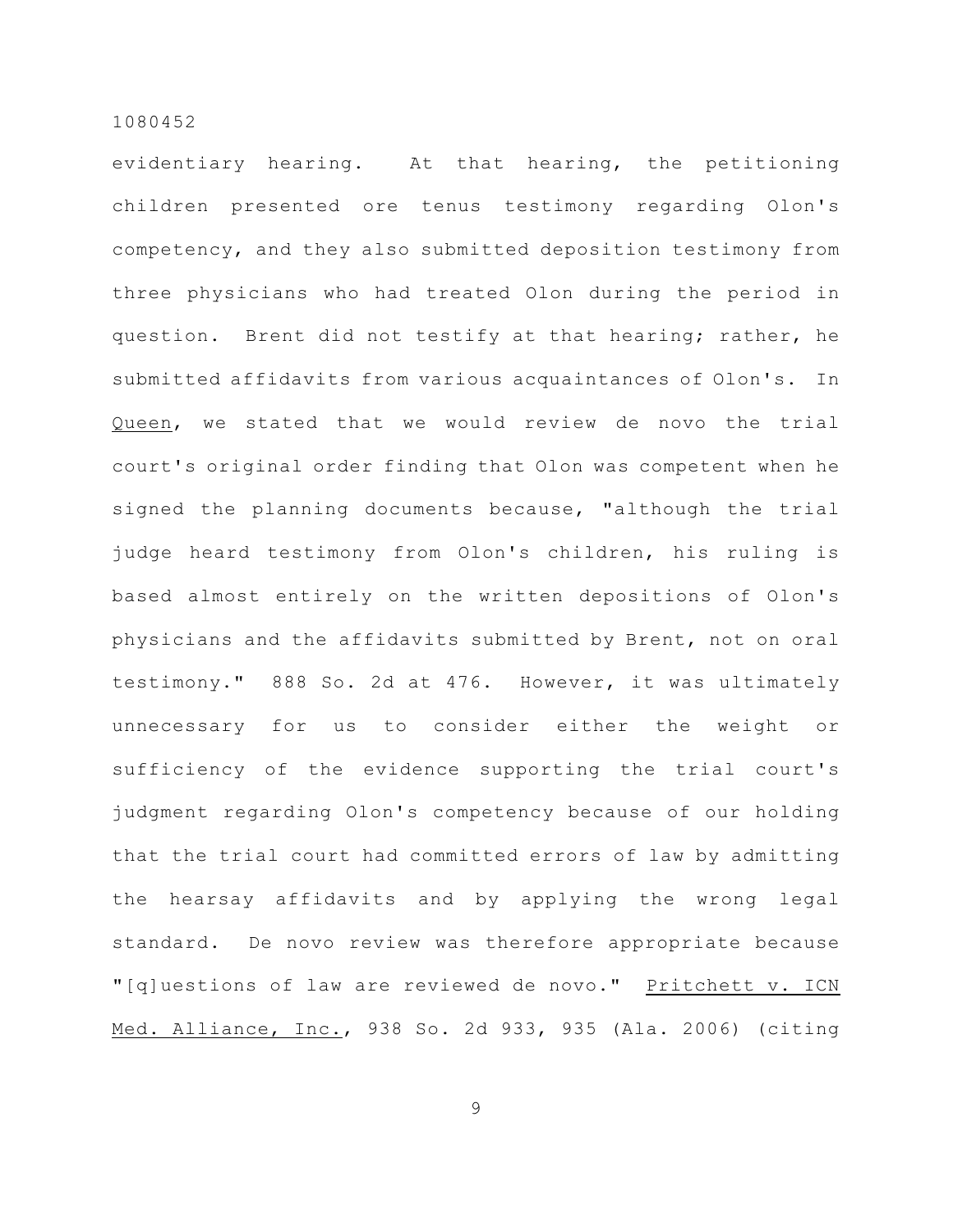Alabama Republican Party v. McGinley, 893 So. 2d 337, 342 (Ala. 2004)).

In this appeal, we must finally review the merits of the trial court's holding regarding Olon's competency to sign the planning documents. That holding was based on the same evidence considered by the trial court in Queen, with the exception of the hearsay affidavits that were ordered stricken by this Court. That evidence included ore tenus testimony from the petitioning children that generally supports the trial court's finding that Olon was incompetent, and we have no basis upon which to conclude, as we did in Queen, that the trial court failed to rely on that testimony or that it relied exclusively on the written evidence.<sup>2</sup> For that reason, the ore tenus rule applies and we must presume that the trial court's judgment is correct "'unless it is clearly erroneous, without supporting evidence, manifestly unjust, or against the great weight of the evidence.'" Pollard v. Unus Props., LLC,

 $2$ The fact that, after the hearsay affidavits were excluded, the trial court came to the opposite conclusion –– that Olon was not competent when he signed the planning documents –– supports our statement in Queen that the trial court's original finding that Olon was competent was based on the written evidence, notably the affidavits. 888 So. 2d at 476.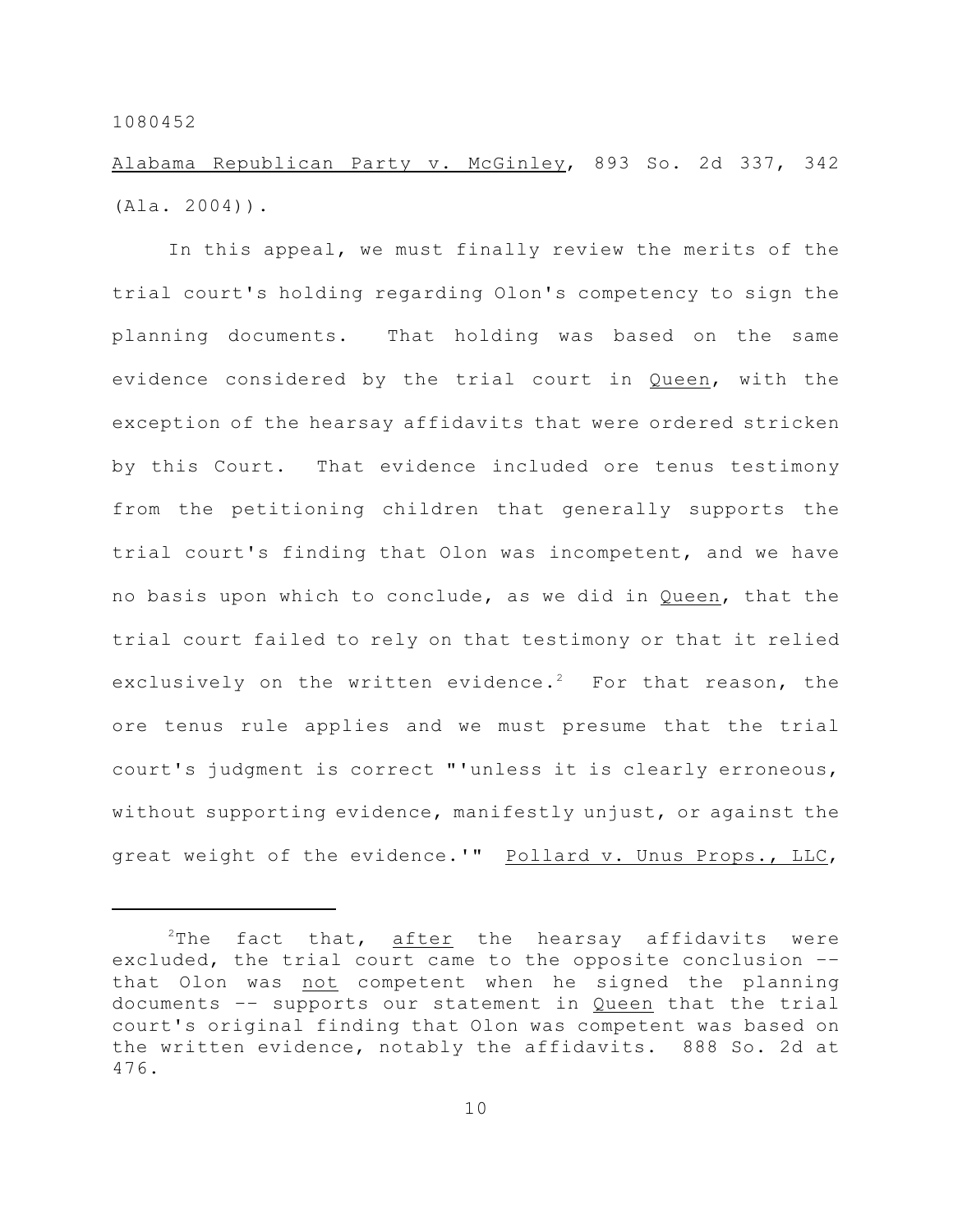902 So. 2d 18, 23 (Ala. 2004) (quoting American Petroleum Equip. & Constr., Inc. v. Fancher, 708 So. 2d 129, 132 (Ala. 1997)).

# III.

Brent argues, first, that the judgment of the trial court should be reversed because, he argues, the petitioning children failed to meet their burden of establishing that Olon was incompetent when he executed the planning documents. Brent correctly notes that the petitioning children bore a heavy burden in this regard because "the right to control one's property is a sacred right which should not be taken away without urgent reason." Smith v. Smith, 254 Ala. 404, 409, 48 So. 2d 546, 549 (1950) (citing In re Mills, 250 Wis. 401, 27 N.W.2d 375 (1947)). We explained the burden borne by the petitioning children as follows in Queen:

"The correct standard is whether Olon 'was unable to understand and comprehend what he was doing' at the time he signed the power of attorney and the partnership and trust agreements. Thomas [v. Neal], 600 So. 2d [1000,] 1001 [(Ala. 1992)]. The burden is initially on the petitioning children to show that Olon was not competent at the time he executed the documents; however, if they show that he was habitually or permanently incompetent before the transactions were attempted, the burden then shifts to Brent to show that the documents were made during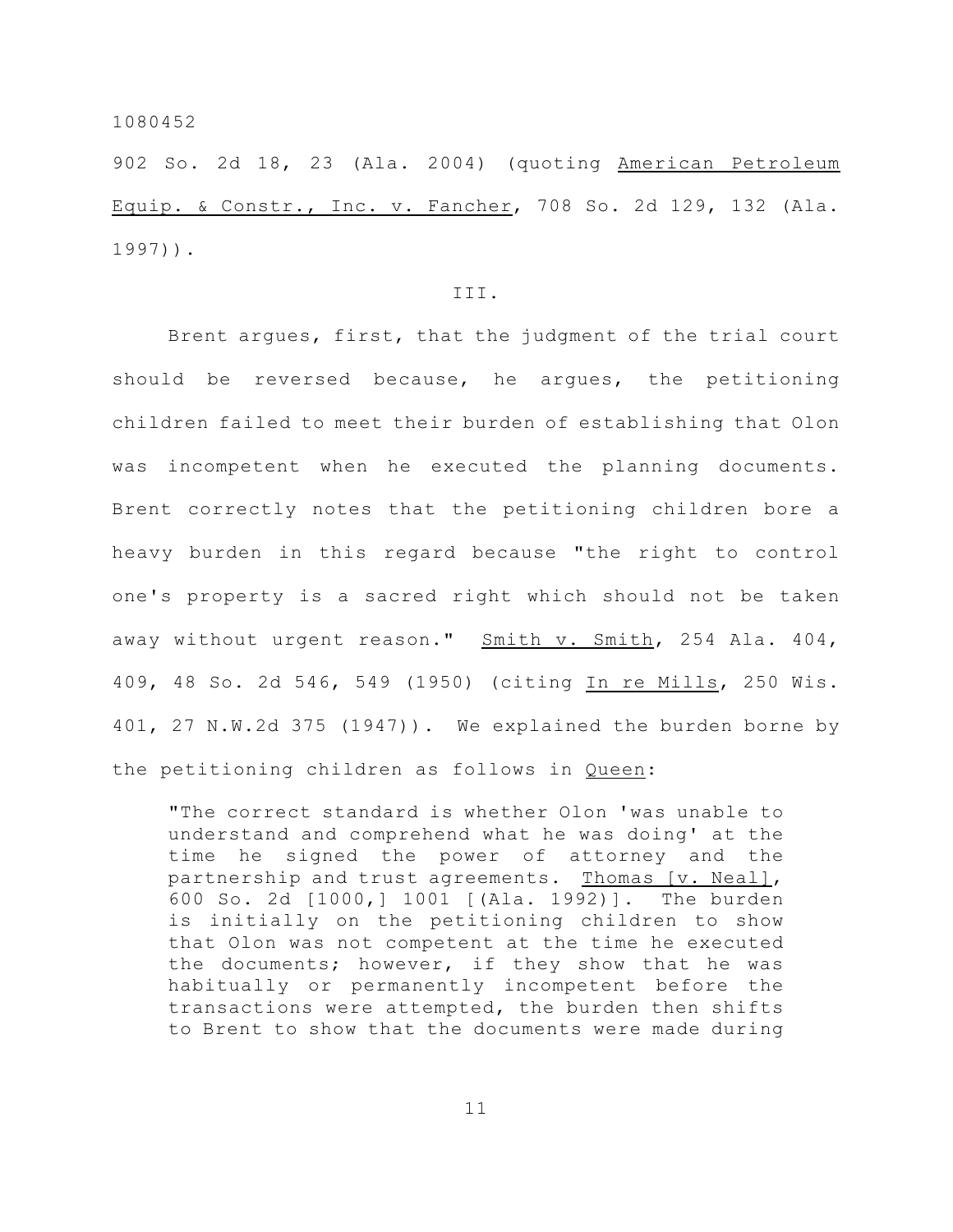a lucid interval. Abbott [v. Rogers], 680 So. 2d [315,] 317 [(Ala. Civ. App. 1996)]."

888 So. 2d at 477. The petitioning children have not endeavored to establish Olon's incompetency on the specific dates on which he executed each of the planning documents; rather, they argue that Olon was habitually or permanently incompetent before the execution of the first of those documents in December 1995, which incompetence continued until the execution of the last of those documents in 1998. Brent has consistently argued that Olon was not habitually or permanently incompetent during the period in question; he has therefore made no attempt to argue that Olon signed the planning documents during lucid intervals. Accordingly, the only inquiry we must make is whether the petitioning children adduced sufficient evidence from which the trial court could conclude that, by December 1995, Olon's mental state had permanently deteriorated to such an extent that he was incapable of understanding and comprehending what he was doing when he executed legal documents.

The most specific evidence cited by the petitioning children on this point is the deposition testimony of Dr. William A. Hill, Jr., a cardiologist who began treating Olon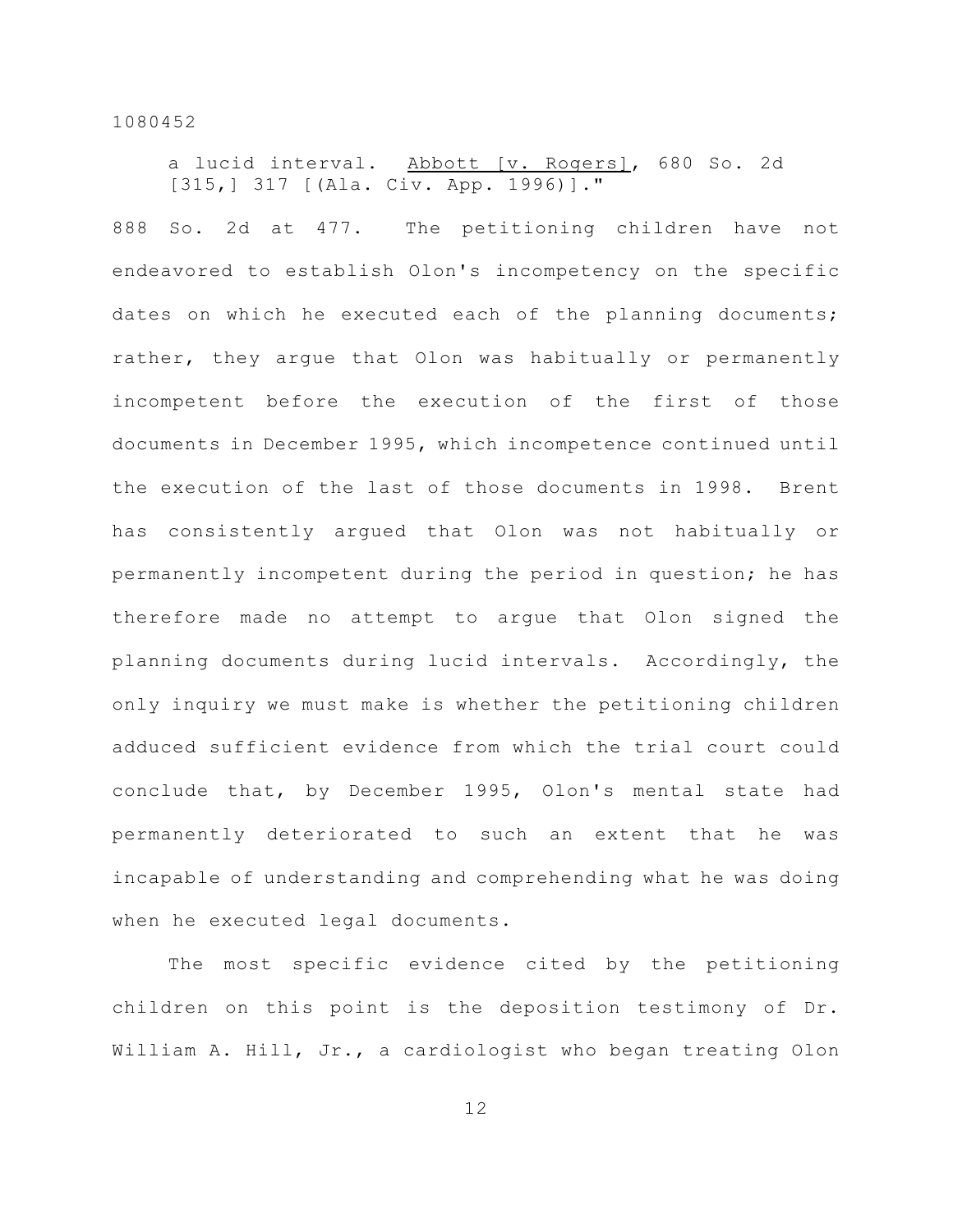in January 1994. Dr. Hill testified that Olon suffered from Alzheimer's disease and expressed his opinion that Olon had been unable to manage his financial affairs from at least the first time he treated him. Moreover, when questioned by Brent's attorney, Dr. Hill specifically testified that he believed Olon was incapable of understanding and signing legal documents:

- "Q: Okay, in Mr. [Olon] Belcher's case, based on your analysis of his having Alzheimer's, what would be the components or factors in his situation that concludes you to think that he had Alzheimer's?
- "A: I think that he certainly had impaired memory as far as recent facts.
- "Q: Was that short- or long-term-memory loss?
- "A: It would be short-term-memory loss, some short –– some long-term-memory loss, though he was still able to remember many things in the distant past. His favorite story was talking about playing football for Coach [Bear] Bryant .... So he was –– he could remember facts like this, but he would forget where he was in the waiting room. He could –– he would wander around the waiting room sometimes if left unattended, and certainly, he had, I think, loss of his ability to do –– for executive thinking and decisions and this sort of thing. I would not have dared, if I'd had to do any kind of procedure on him, I personally would have regarded him as being not capable of signing the ––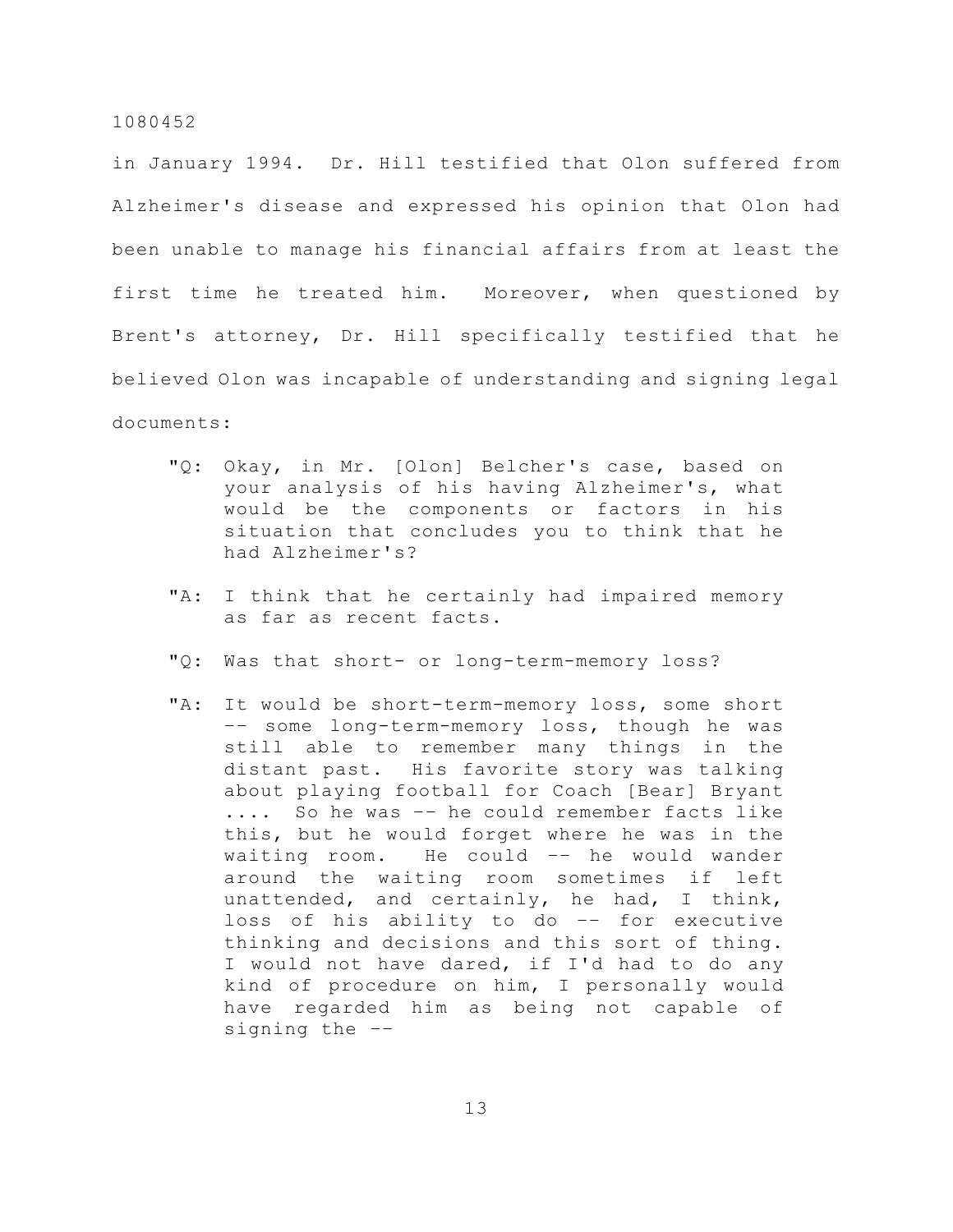"Q: The form for the consent?

- "A: -- form for the consent because I don't think that he was –– he would have been capable to have understood that. For example, if I had wanted to do a heart catheterization on him or something like that, I would have wanted to talk to the family and would hope to get consent from them. I don't think he had the ability to function and reason to this degree.
- "Q: So besides the short-term-memory loss, what other component did you find?
- "A: I think with his ability to, I would say, to make executive decisions, I refer to his executive decisions perhaps regarding his own health, his ability to understand and grasp situations.

"....

- "Q (while handing Dr. Hill Exhibit 7): Could you identify that, please?
- "A: It's a letter that I wrote 'to whom it may concern.' It says, 'Dear Sir or Madam, I have been following Mr. [Olon] Belcher for his cardiac arrhythmia and overall cardiac health. Unfortunately, he has also been diagnosed with Alzheimer's disease. It is my opinion that Mr. Belcher no longer has the capacity to handle his financial affairs.'
- "Q: Do you recall writing this letter?
- "A: I don't recall the exact circumstances, no.
- "Q: Well, do you recall generally the circumstances?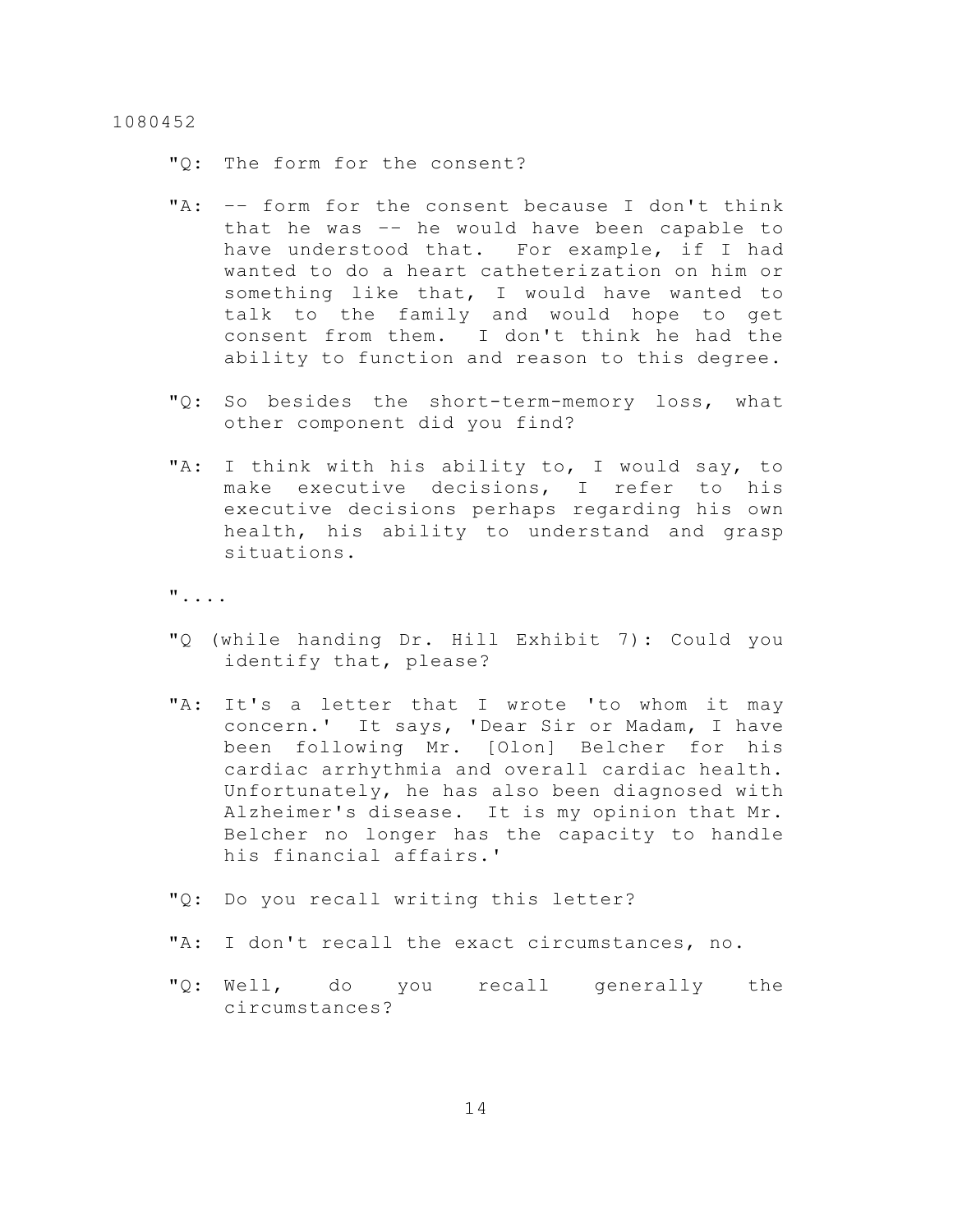- "A: I think that I had some discussion, I believe with one of the patient's daughters regarding this, that she had asked my opinion on his ability to make financial decisions, and I felt that clearly, he was not able to make any kind of financial decisions.
- "Q: You state in the letter that he'd been diagnosed with Alzheimer's disease. What specifically do you mean by that statement in terms of what stage of Alzheimer's were you referring to?
- "A: Well, I would be –– I would refer to it as a stage in which he is not able to give legal consent, he's not able to reason or grasp situations. You know, from my nonlegal, just general overall medical opinion, you know, I would think that he would not be capable of signing legal documents, certainly not being able to give informed medical consent to any kind of procedure."

The petitioning children have also cited the deposition testimony of Dr. J. Brian Wilhite, who specializes in internal medicine and who examined Olon nine times between July 1995 and April 2000, and the deposition testimony of Dr. Britt Anderson, a neurologist who examined Olon four times in late 1993 and early 1994 and then again in June 2000. Like Dr. Hill, Dr. Wilhite also concluded that Olon suffered from dementia, although he was less sure that the dementia was specifically caused by Alzheimer's disease. However, Dr. Wilhite nevertheless agreed that Olon's dementia rendered him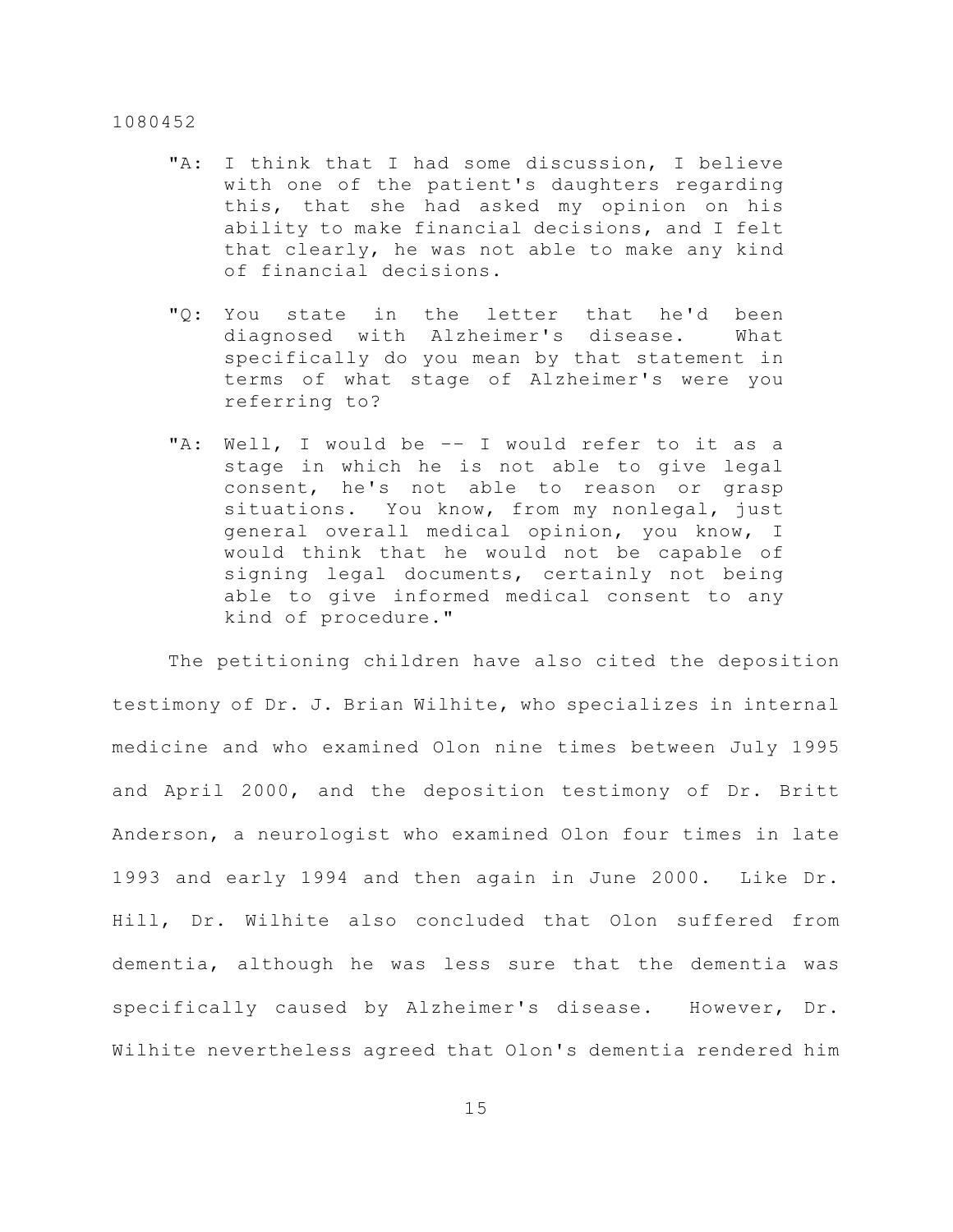incapable of effectively managing his property and affairs at any time during the time Dr. Wilhite treated him between 1995 and 2000. Dr. Anderson also diagnosed Olon with mild to moderate dementia, which he initially attributed to Alzheimer's; however, after examining Olon in 2000, he subsequently expressed doubt about a diagnosis of Alzheimer's based on the slow progression of Olon's dementia. When asked about Olon's capacity to manage his property and business affairs, Dr. Anderson expressed concern about Olon's capacity to do so, but he was more optimistic than Olon's other physicians about his capacity to do so, stating:

"Based on Mr. [Olon] Belcher's dementia at these early visits, I would have concern about his ability to have correctly managed the specifics of business affairs related, for example, to balancing a checkbook or determining a budget. That would be an inference. They were not specifically tested.

"However, in terms of setting more general priorities for the distribution of assets or general directions of business activities, it is possible that Mr. Belcher may have been able to make those sorts of general statements competently at that time.

"I was not making a specific assessment for the purposes of competency at that time, but was making a medical evaluation, so I can't be more precise to the capacity for the more global declarations.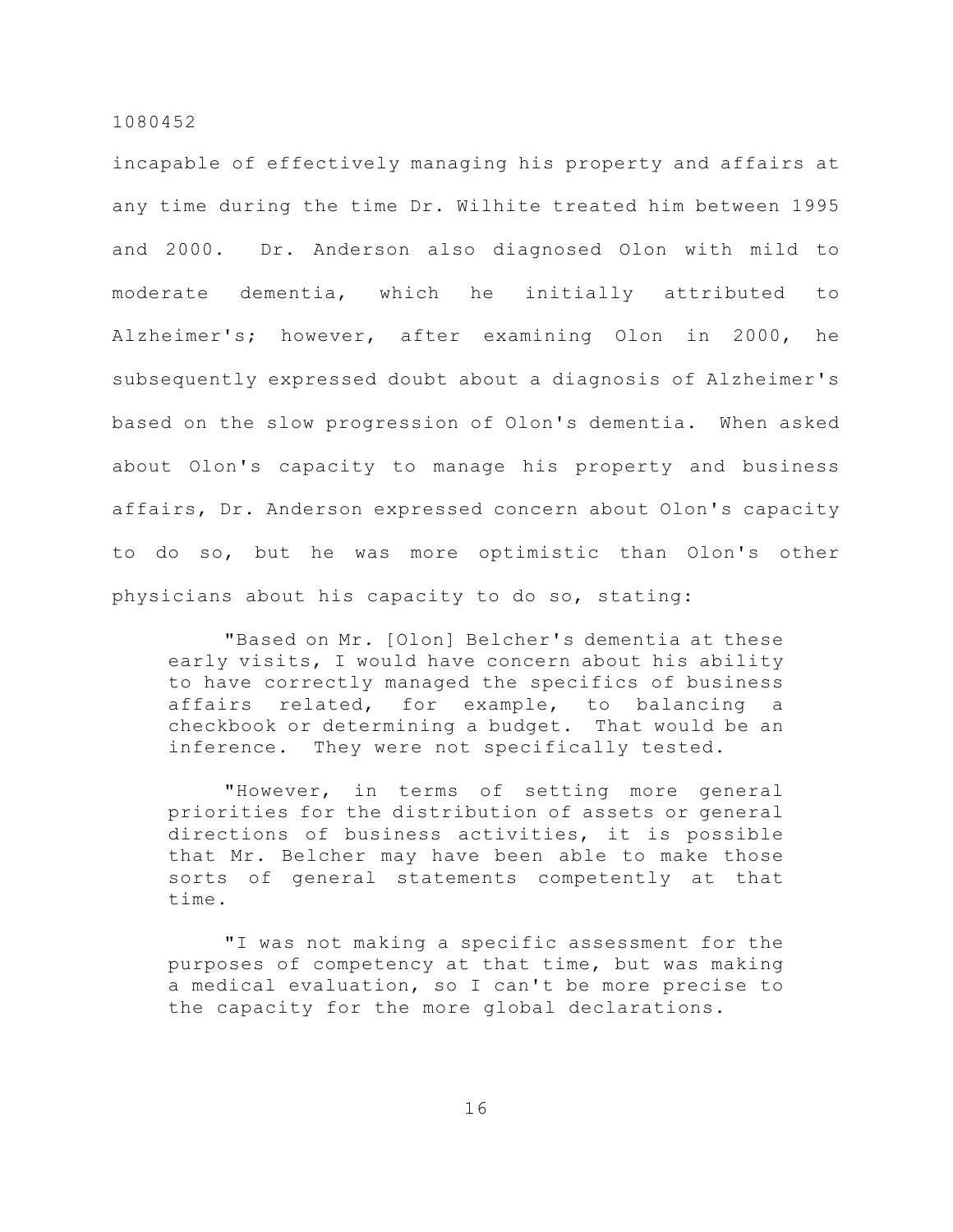"But I do believe based on his level of dementia he would be impaired for the basic day-to-day items related to running a business and financial matters."

Finally, the petitioning children cite the testimony they gave at the evidentiary hearing regarding Olon's mental state. Otha testified that, in July 1992, Olon executed a deed conveying 69 acres in Centreville to Otha; however, Otha subsequently learned that Olon had already conveyed that same property to Brent two months earlier in May 1992. Otha testified that Olon later could not remember conveying the property to either of them. Otha stated that this incident, along with Olon's other memory-related problems, was the impetus for taking Olon to be examined by Dr. Anderson in 1993.

Queen testified that in late 1992 and early 1993 Olon uncharacteristically began getting lost when he traveled to places he had formerly been quite familiar with, such as a lake house owned by Brent and a cemetery in Birmingham next to the hospital where all five of his children were born. Finally, when Scroggins was asked by her attorney when Olon's problems began, she testified as follows: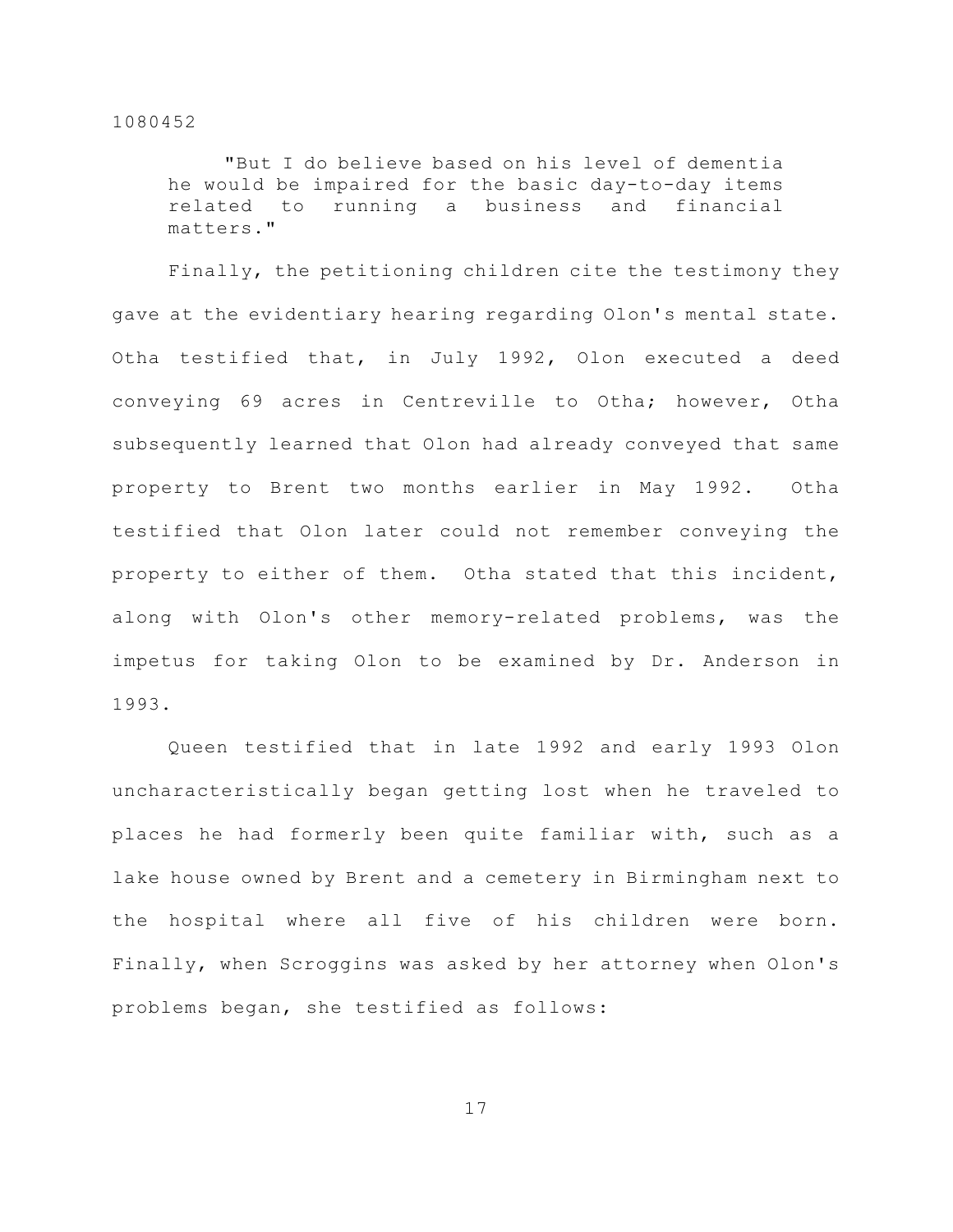- "Q: Do you have in your mind a point in time at which you believe your father had problems with his capacity to keep up with what he was doing, keep up with his affairs?
- "A: Well, I would say you know, before '93 -- I mean he was obvious –– I have not kept up with years or dates. But it's been obvious for a long time that he was not, he was lacking in his judgment and his ability to remember."

The petitioning children argue that this evidence is sufficient under the ore tenus standard to support the trial court's judgment holding that Olon lacked capacity to execute the planning documents; however, Brent argues that it is lacking for multiple reasons. First, Brent argues that the petitioning children have at most demonstrated only that Olon suffers from short-term-memory loss –– which might be relevant to whether he is able to oversee and manage his business and financial affairs but has little bearing on whether he can understand and comprehend a specific legal document. As Brent succinctly argues in his brief to this Court, "one might properly have a conservator appointed based on a short-term memory difficulty but still be perfectly able to understand a legal document setting forth the management of certain assets or appointing one's son as an attorney-in-fact." (Brent and Olon Belcher Properties' brief, p. 35.) In support of his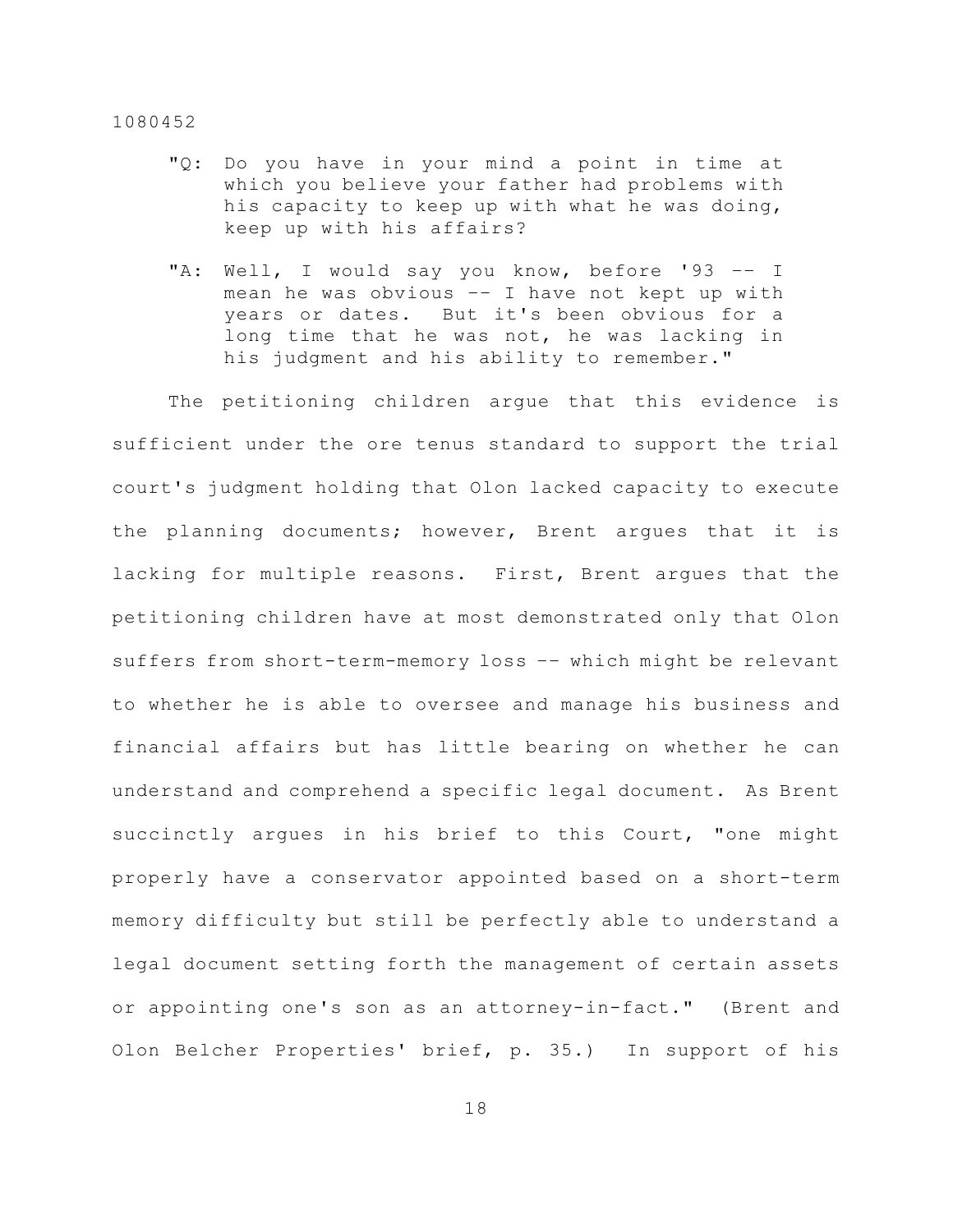argument, Brent quotes Ex parte Chris Langley Timber & Management, Inc., 923 So. 2d 1100, 1107 (Ala. 2005), in which this Court reversed a summary judgment entered by the trial court holding that an adult, Clayton Reynolds, was incapable of understanding the nature of legal deeds he had signed conveying certain timber land to Chris Langley Timber & Management, stating:

"It is not clear how severe short-term memory loss, which is all that Dr. Jackson's testimony appears to establish Reynolds suffered from, demonstrates that Reynolds was unable to 'understand in a reasonable manner the nature and effect of' executing the timber deeds. See Wilson [v. Wehunt], 631 So. 2d [991,] 996 [(Ala. 1994)]. We recognize that the ultimate conclusion of Dr. Jackson's July 2001 evaluation appears to be that Reynolds was 'no longer competent to manage his financial affairs.' However, given the questionable basis for Dr. Jackson's conclusions (Reynolds's deficient short-term memory), the evidence with which Langley Timber responded to the estate's summary-judgment motion is substantial; it is of such weight and quality that fair-minded persons in the exercise of impartial judgment can reasonably infer from it that Reynolds was able to understand in a reasonable manner the nature and effect of his signing the timber deeds."

(Footnote omitted.) However, the evidence in the record in this case differs from the evidence that was apparently available in Ex parte Chris Langley Timber & Management. First, we note that Dr. Hill not only testified generally that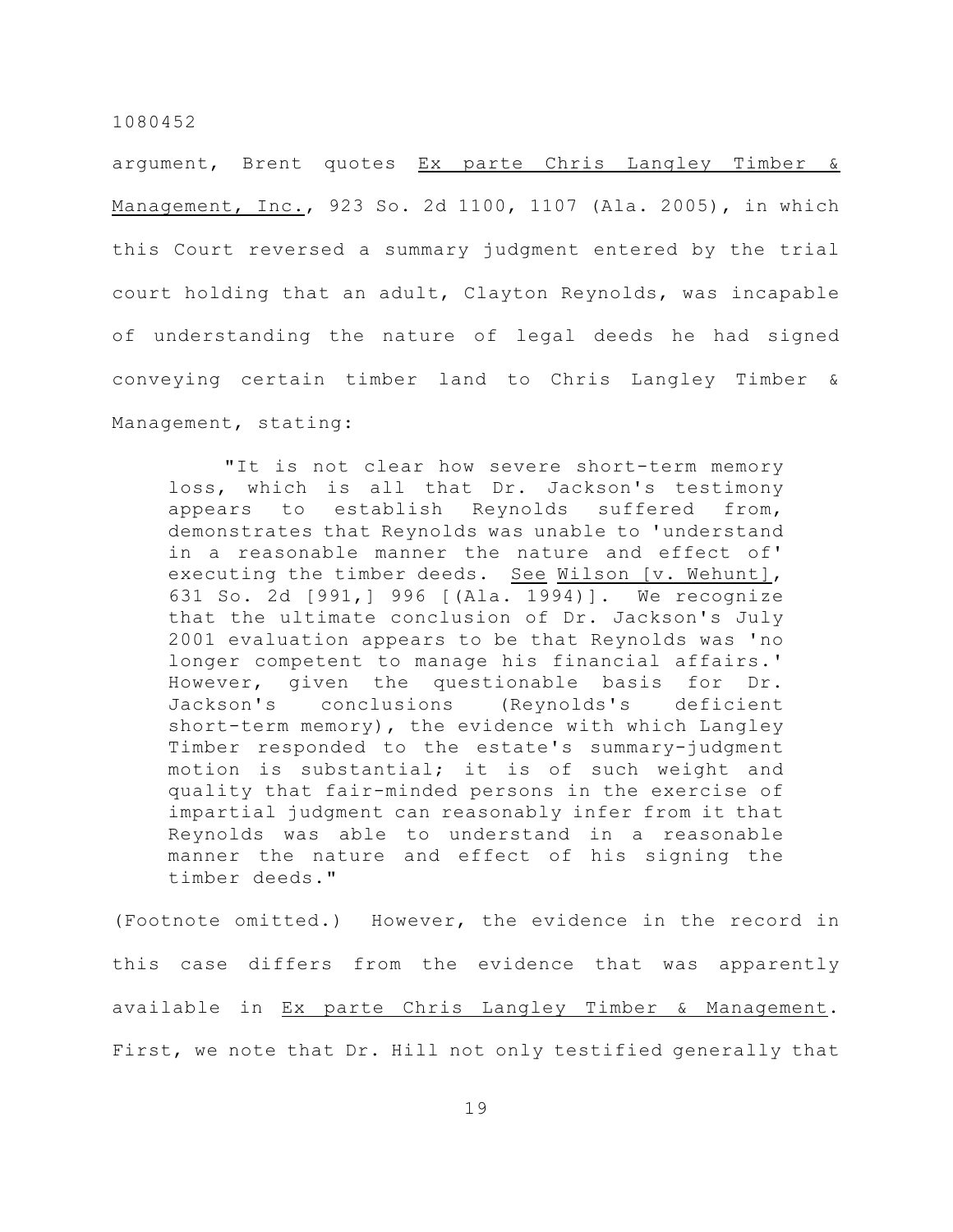Olon was incapable of handling his financial affairs but specifically that "he would not be capable of signing legal documents." Moreover, although the three physicians who were deposed in this case all agreed that Olon suffered from shortterm-memory problems, unlike Dr. Jackson's testimony regarding Reynolds in Ex parte Chris Langley Timber & Management, their testimony established that Olon's dementia encompassed more than just short-term-memory loss. For example, when Dr. Anderson was questioned by the petitioning children's attorney about the characteristics of Olon's dementia, he testified as follows:

- "Q: All right, sir. With reference to your diagnosis of mild dementia, let me show you, if I could, the definition of the word 'dementia' in the 28th edition of Dorland's Illustrated Medical Dictionary. You recognize Dorland's, do you, sir?
- "A: Yes. I recognize it as a dictionary. I wouldn't recognize it as a final authority for defining medical terminology.
- "Q: Let's see what we can do with it. Look at the word. Actually, I've highlighted the word 'dementia.' And if you would, read the first sentence.
- "A: 'Dementia, DSM-3-R, an organic mental syndrome characterized by a general loss of intellectual abilities involving impairment to the memory,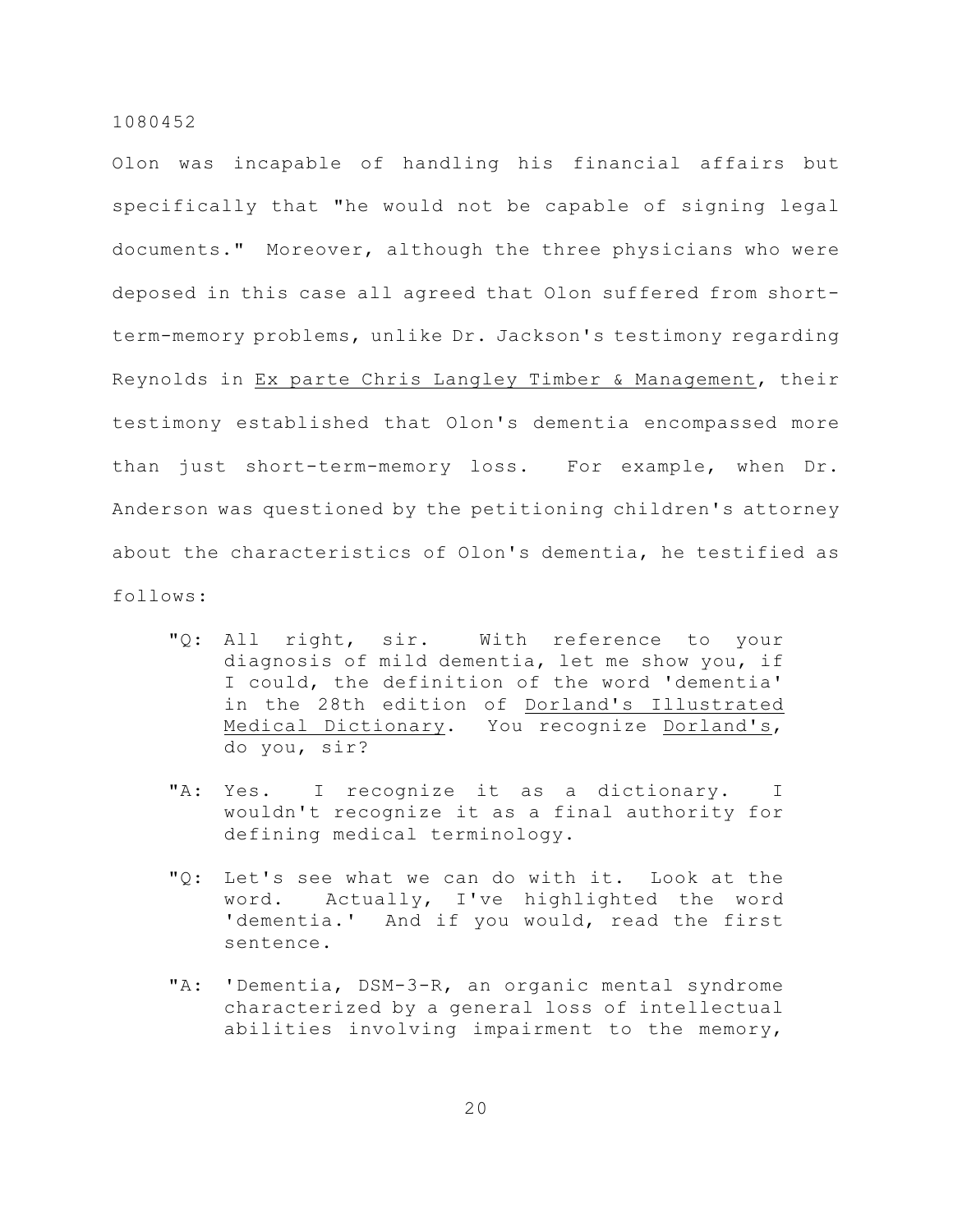judgment, and abstract thinking as well as changes in personality.'

- "Q: Is it your opinion, Doctor, that that definition applies to the type of dementia that you diagnosed in Mr. Olon Belcher in December and in January and later in June of 1993 and 1994?
- "A: This sentence in isolation seems to my reading to imply that someone must have all of these domains simultaneously involved. And I would disagree with that inasmuch as I think they must have multiple of these domains involved, but not necessarily all of the domains involved. And with that stipulation, I would say that the definition applies to Mr. Belcher.
- "Q: Does it apply, the list of impairments in memory, judgment, and what was the third one?
- "A: Abstract thinking and changes in personality.
- "Q: Would all three of those descriptions apply to Mr. Belcher in 1993 and 1994 in your judgment?
- "A: I have direct evidence from my physical assessment of changes in memory and abstract thinking. Changes in judgment or personality were inferred from the history provided to me. And in that regard, I would think that there was also some impairment in judgment as evidenced by driving, but I didn't have any specific evidence or inferences regarding a change in personality."

And, when Dr. Wilhite was specifically asked if Olon's memory loss was the basis of his conclusion that Olon was not capable of handling his business affairs, he replied "[a]nd the fact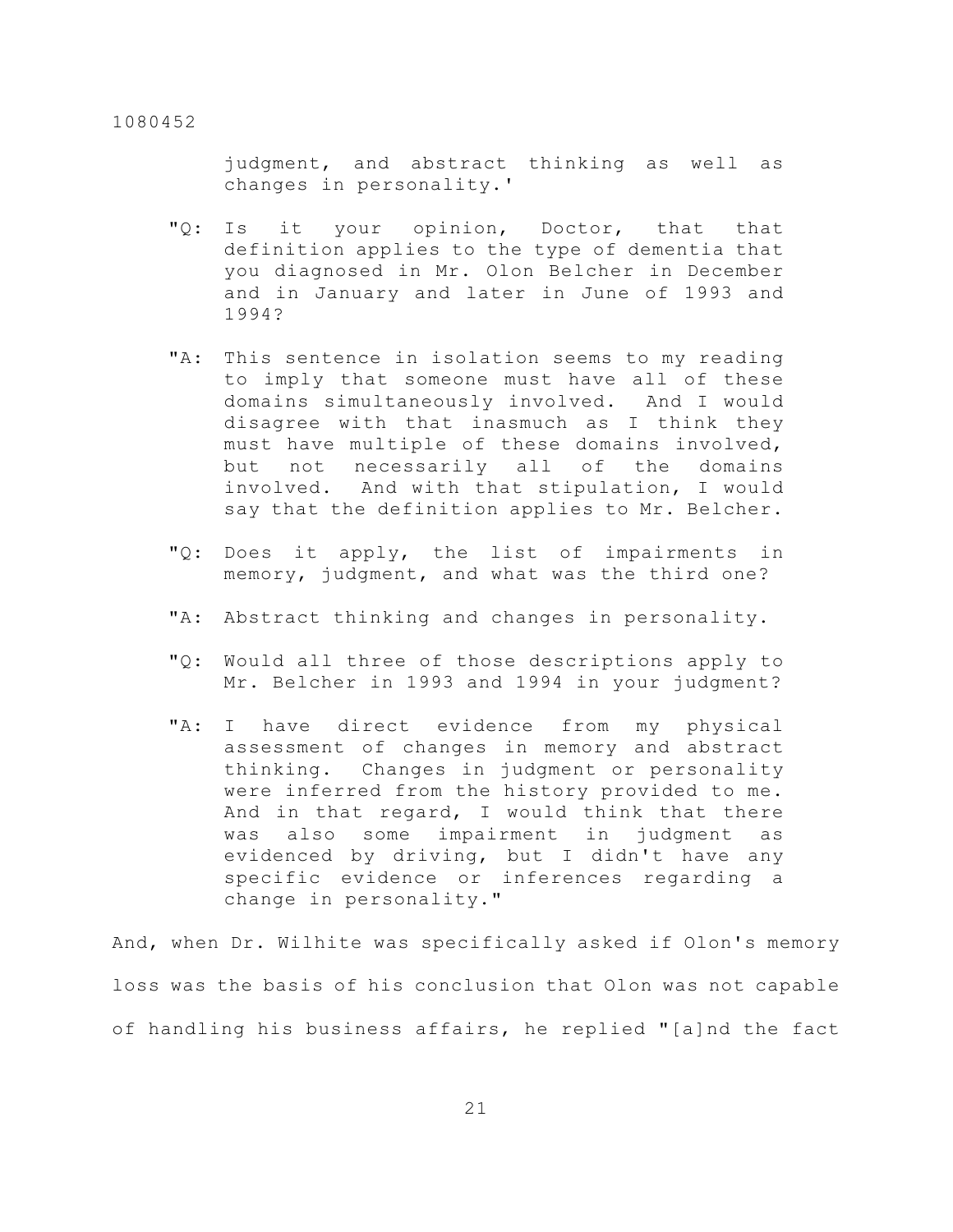that he had dementia," thus implying that Olon's dementia was characterized by more than mere short-term-memory loss. Queen also testified that beginning in late 1992 Olon began getting lost while traveling to places he had regularly visited and that he should have been familiar with. Accordingly, the facts in this case are distinguishable from the facts in Ex parte Chris Langley Timber & Management because here there is ample evidence indicating that Olon's dementia went beyond mere short-term-memory loss. The evidence submitted by the petitioning children also supports a finding not only that Olon was incapable of managing his financial affairs, but also that he was specifically unable to understand and comprehend legal documents.

Brent next argues that even if the petitioning children have established that Olon suffered from dementia, they have not established that that dementia permanently deprived him of the ability to understand legal documents so as to excuse the petitioning children from establishing that Olon was incapable of understanding the planning documents on the specific dates he executed them. See Ex parte Chris Langley Timber & Mgmt., 923 So. 2d at 1105 n. 6 ("'[P]roof of insanity at intervals or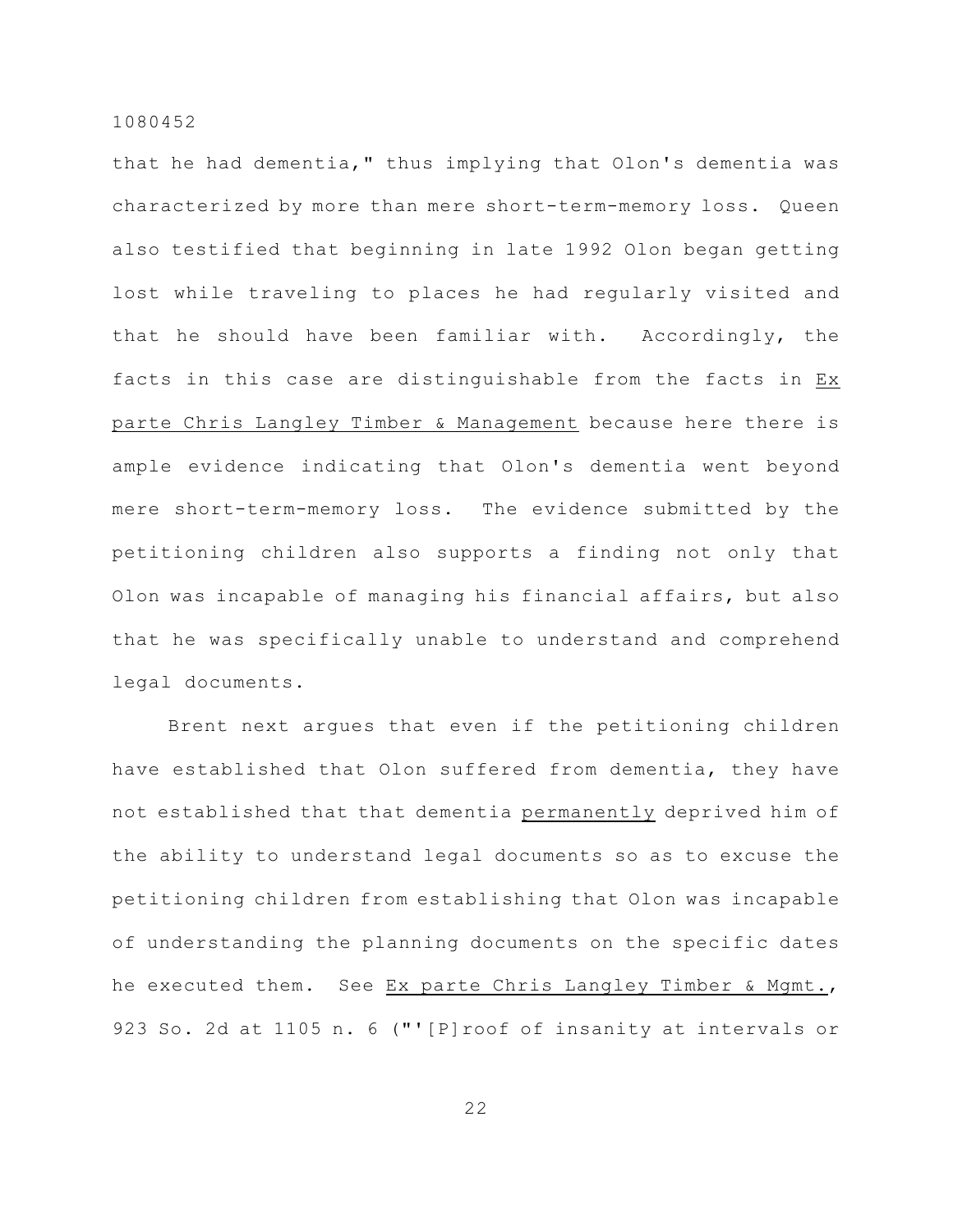of a temporary character would create no presumption that it continued up to the execution of the instrument, and the burden would be upon the attacking party to show insanity at the very time of the transaction.'" (quoting Pritchard v. Fowler, 171 Ala. 662, 672, 55 So. 147, 149 (1911))). In support of his argument that Olon's dementia was not a permanent condition, Brent cites an exchange during Dr. Hill's deposition between Brent's attorney and Dr. Hill, in which Dr. Hill was questioned about a note in his records, made after a December 19, 1996, examination of Olon, stating that "[t]he family actually thinks his memory is improving some":

- "Q: Would that comment be consistent with your early analysis about him having Alzheimer's?
- "A: Yes, I think so.
- "Q: How so?
- "A: I think people with Alzheimer's can wax and wane. They can -- their memory can come and go. They can have good days or bad days, good periods, bad periods. I'm not sure what –– whether he was still on medication at that time or not or whether he was still seeing a neurologist, but, you know, they do have medicines which, in some people, can help improve their thinking, perhaps, or their diet, and that sort of thing. But their memory can improve some. Certainly, I did not mean to [imply] by that note that he was mentally normal.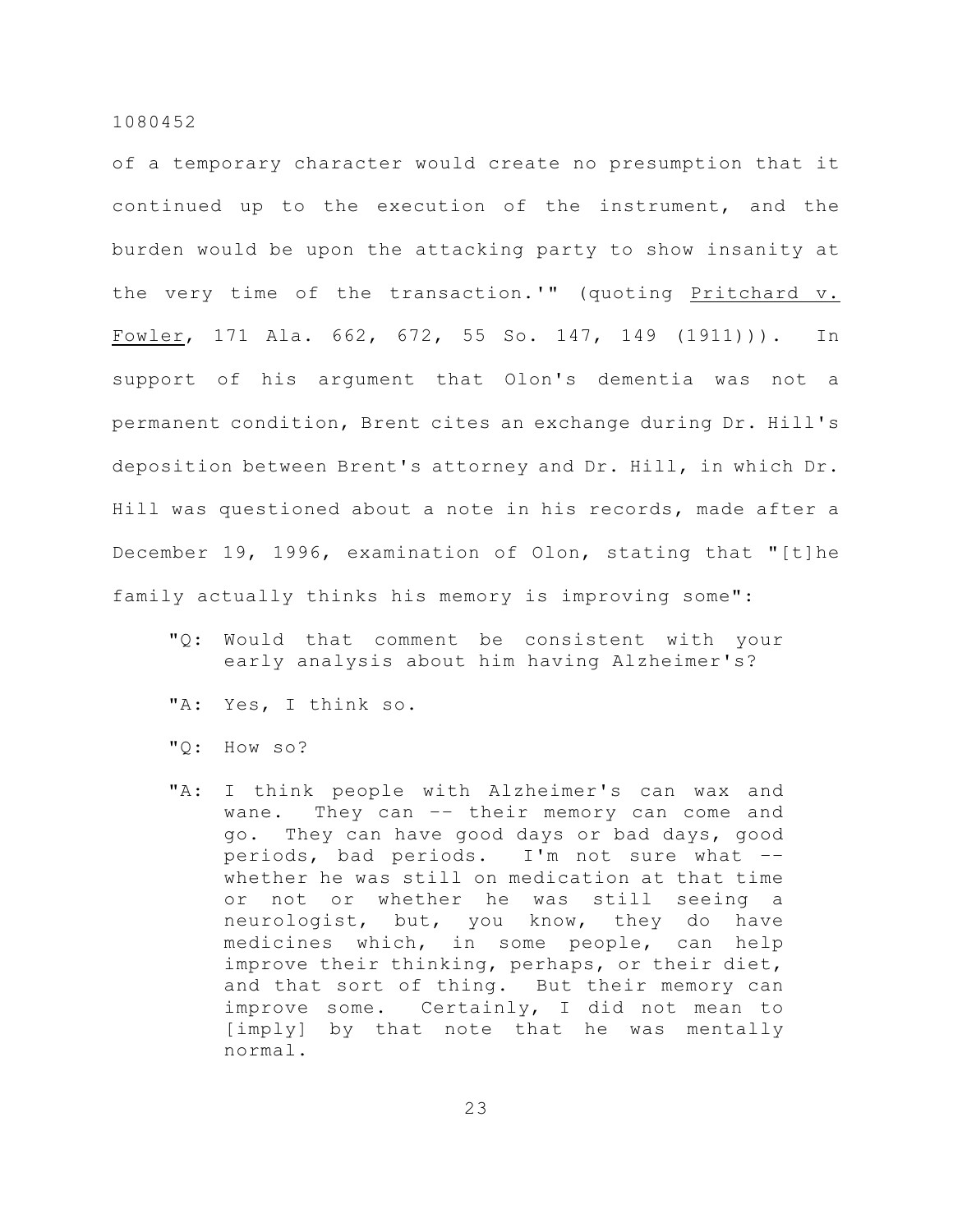"Q: Is Alzheimer's a progressive disease?

- "A: It can be slowly progressive, it can be very rapidly progressive. I think that it can be one in which the decline tends to come and go in intervals and this sort of thing.
- "Q: And ––
- "A: In other words, sort of like the stock market. Nothing goes straight up, and nothing goes straight down, generally.
- "Q: So it would be your opinion that it's possible that someone with Alzheimer's may have regression or improvement in their mental condition over some period of time?
- "A: Well, let me put –– I think that their clinical appearance may improve so that they're able to perhaps function better in society.

"....

- "Q: Is it your testimony that Mr. [Olon] Belcher's Alzheimer's has been cyclical, or up and down, as you called it, like the stock market? Is that  $-$
- "A: I think to a certain degree, it has. I think he has continued to sort of slowly progress, but certainly, he's had good periods and bad periods.
- "Q: Would his condition be like a –– well, you say it's up and down as opposed to being ––
- "A: To a certain degree. I think the general trend is certainly down, although he's continued to function at home.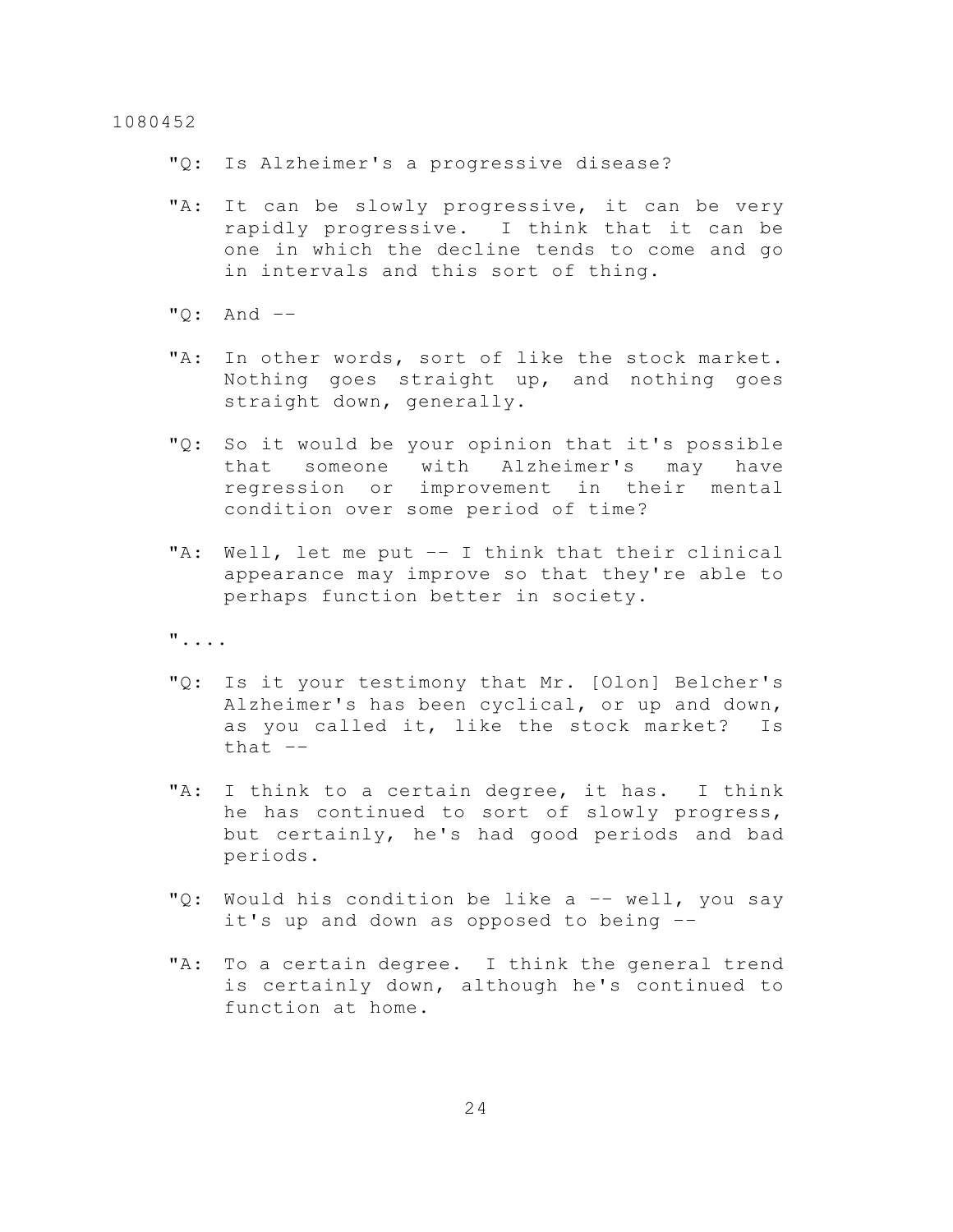- "Q: When you say 'down,' what do you mean? You mean regressive or improvement?
- "A: Deteriorating.
- "Q: Deteriorating?
- "A: Slowly deteriorating."

However, although this testimony does indicate that Olon may have had some periods of relative lucidity, when Dr. Hill was asked by the petitioning children's attorney to elaborate on his comments, Dr. Hill opined that, even during the best of those periods, Olon lacked legal capacity:

- "Q: And even at the best period, Doctor, that you have seen in Mr. [Olon] Belcher, even at the best of the ups that you have experienced in your contact with Mr. Belcher since you first saw him in 1994, would it be your opinion even at the best of his times that he would or would not be mentally competent to handle those kinds of affairs that you've talked about in this deposition, that is, to give informed consent, to handle his financial affairs, to manage his property and business?
- "A: I think from the time I've seen him in 1994, he really has not been able to give informed consent or to fully handle his financial affairs.
- "Q: Or to manage his property effectively?
- "A: Or manage effectively, yes."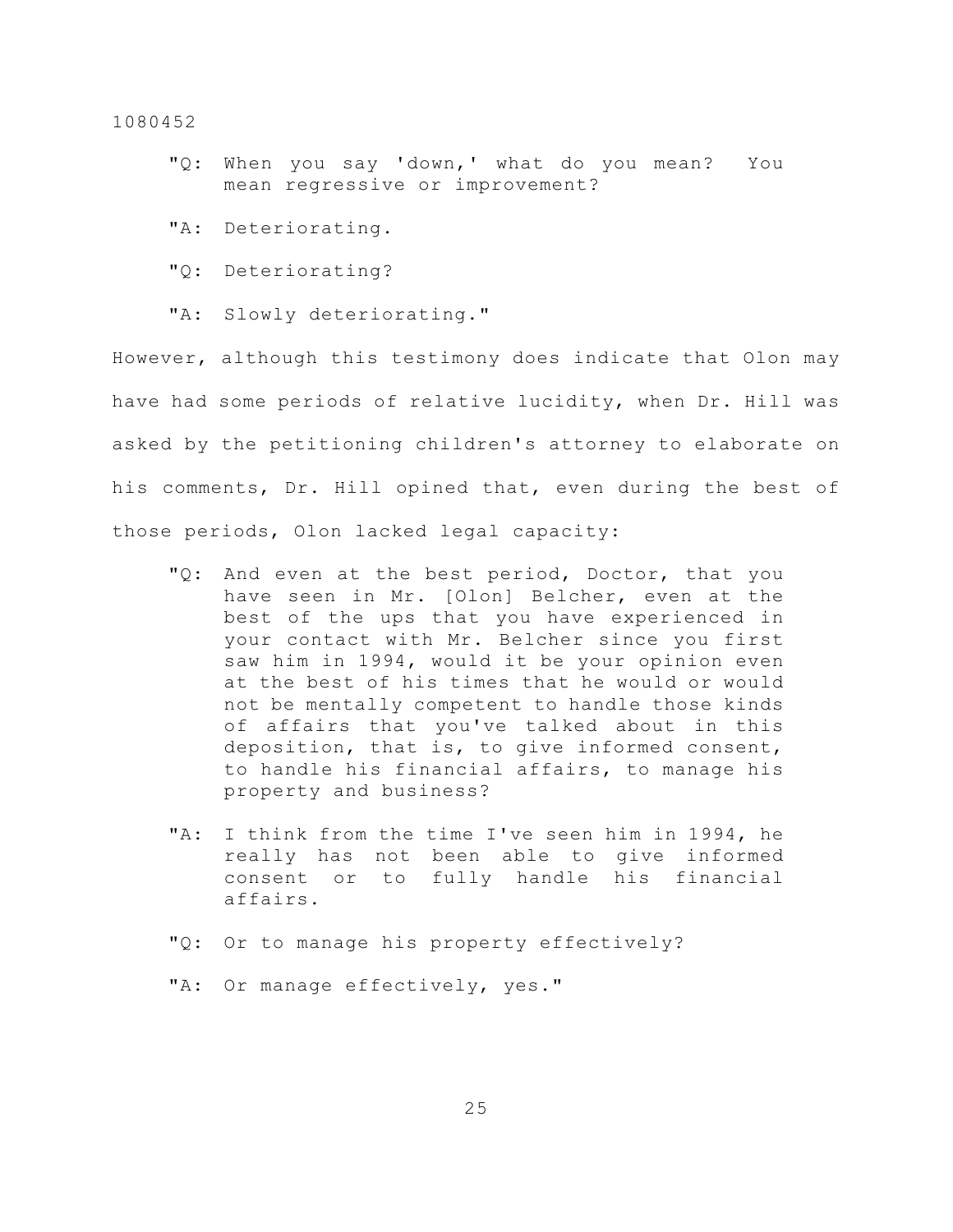Of course, as noted supra, Brent could have attempted to rebut Dr. Hill's testimony by submitting evidence indicating that Olon had executed the planning documents during a lucid interval; however, he has not done so. In light of the evidence that is in the record, we cannot say that the trial court clearly erred in concluding that Olon was permanently incapacitated at the time he executed the first of the planning documents and that that incapacity continued until he executed the last of the planning documents.

Finally, Brent argues that the petitioning children should be estopped from challenging Olon's competency because they continued to accept financial gifts and economic benefits from Olon even after the time they allege he lost the capacity to contract. We disagree. The issue in this case is Olon's competency. The petitioning children have acknowledged that the transactions they had with Olon should be reviewed by his conservator and that those transactions may be challenged if they are found to be contrary to Olon's interests. Allowing any child to profit at their incompetent parent's expense based on inappropriate transactions made after that parent became incompetent simply because other siblings might have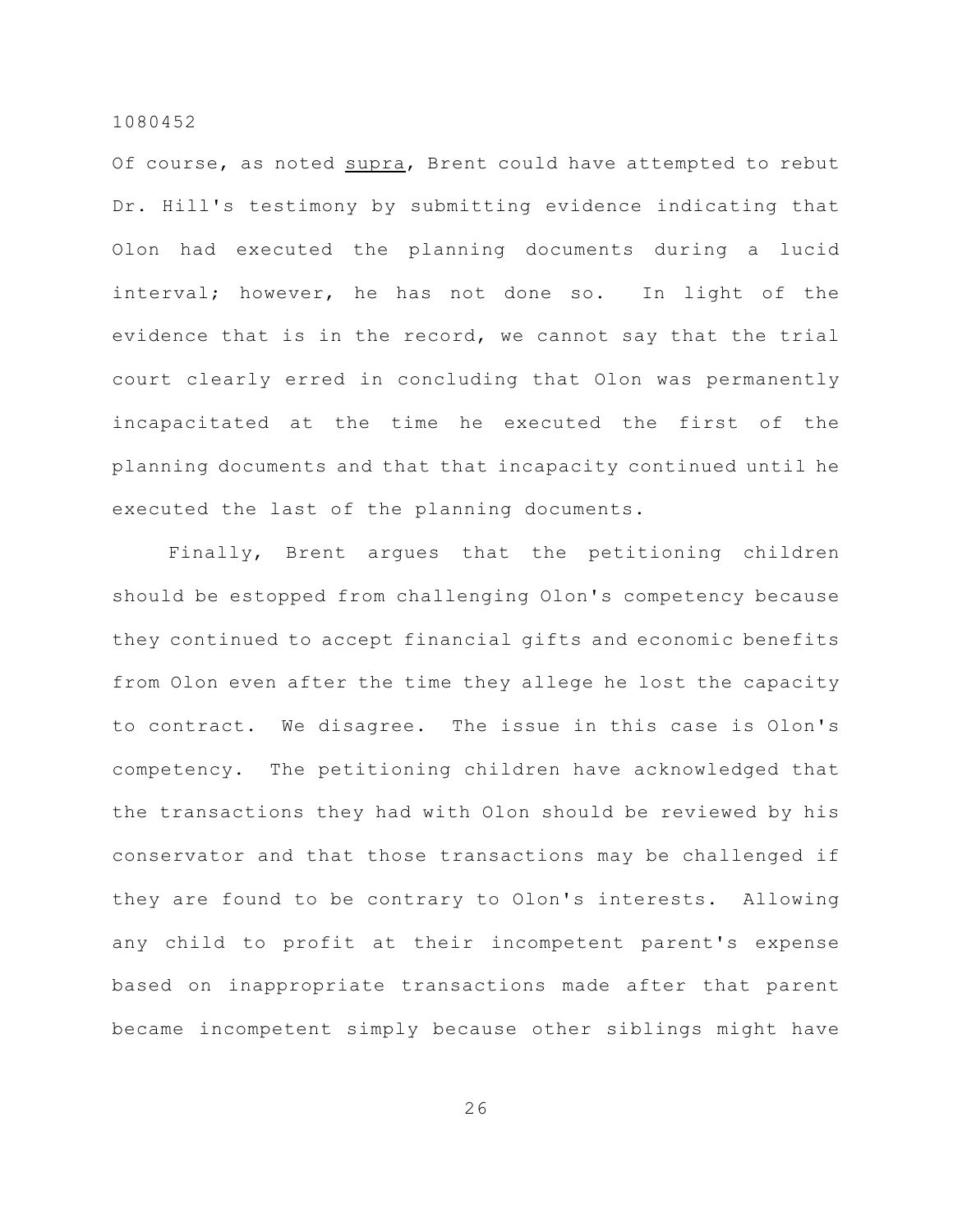done likewise would be bad policy indeed, and we cannot say that the trial court exceeded its discretion by rejecting Brent's estoppel argument in that regard.

# IV.

Brent next argues that, even if this Court determines that there is sufficient evidence to support the trial court's holding that Olon was legally incompetent at the time he executed the planning documents, the trial court nevertheless erred by declaring void the December 1995 partnership agreement that created Olon Belcher Properties, Ltd. Brent argues that the December 1995 partnership agreement was not simply an agreement between him and Olon, but between him, Olon, and Hazel Belcher –– Olon's wife and Brent's mother. Brent argues that Hazel's competency to enter into the partnership agreement has never been challenged and that, even "[i]f [Olon's] conservator desires and could equitably withdraw [Olon's] interest from the partnership, he can do so in accordance with the [partnership] agreement, and the partnership can go on at the direction of Brent and Mrs.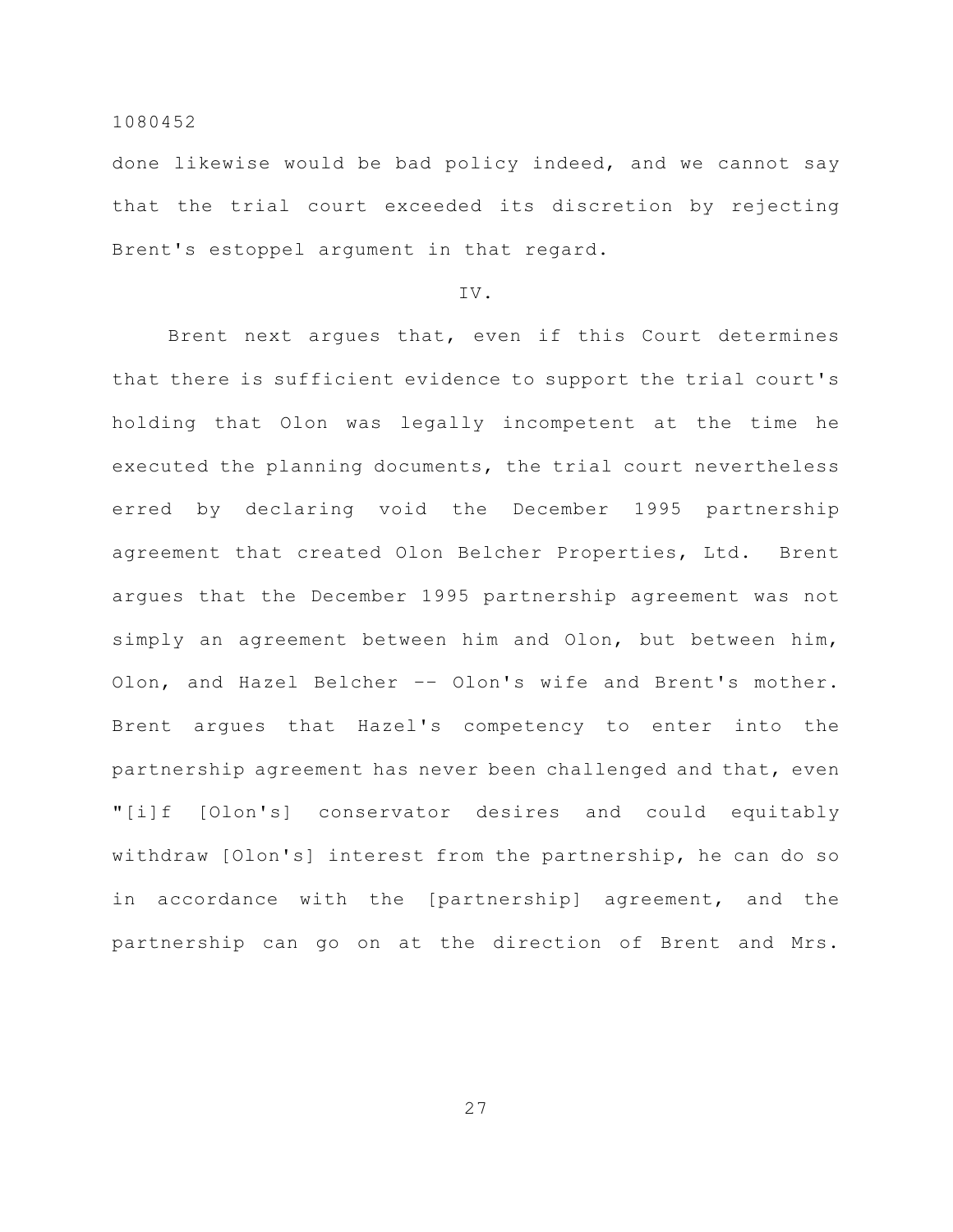Belcher's estate."<sup>3</sup> (Brent and Olon Belcher Properties' brief, p. 49.)

Brent further argues that there is nothing in Alabama caselaw or in the Alabama Limited Partnership Act, § 10-9B-101 et seq., Ala. Code 1975, that provides that a finding made over 10 years after the fact that one partner was incompetent at the time the partnership agreement was executed and the partnership was formed renders the entire partnership void –– no matter whether there are 2, 10, or 100 other, presumably competent, partners. To the contrary, Brent cites a treatise on partnership law for the proposition that a partnership agreement is not void merely because a partner was incompetent at the time the partnership agreement was signed:

"From the standpoint of partnership law, it is clear that an incompetent is a 'person' who may be a partner pursuant to [partnership statutes] .... Thus, the partnership is not void but is fully existing until steps are taken to dissolve it. This would be equally true if the partner was insane before formation of the partnership."

1 Alan Bromberg & Larry Ribstein, Bromberg & Ribstein on Partnership § 2.04(f), at 2:30-40 (2007).

<sup>&</sup>lt;sup>3</sup>Hazel died in October 1999.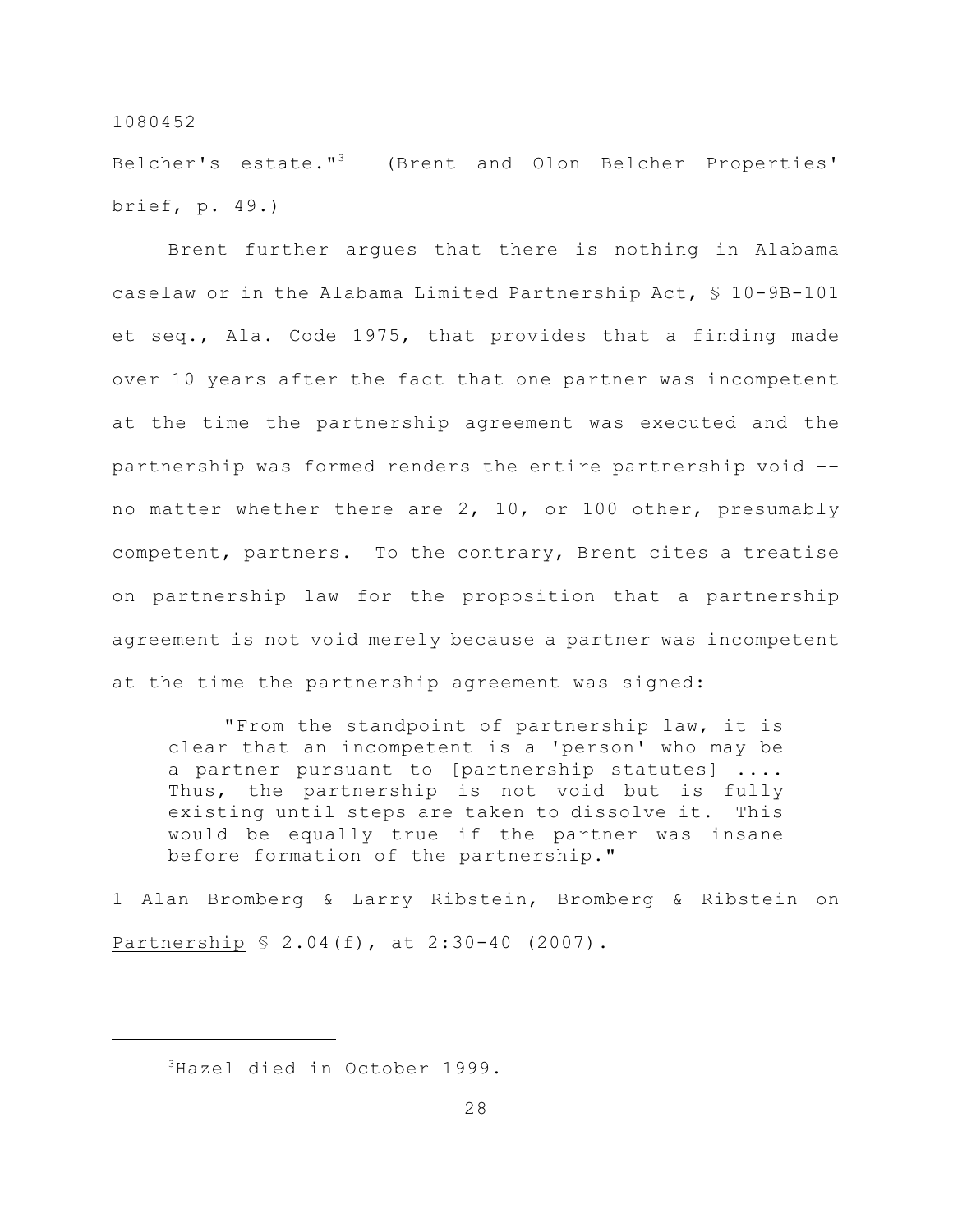The petitioning children nevertheless argue that the trial court's decision voiding the December 1995 partnership agreement was correct under basic principles of contract law, which provide that incompetent minds cannot provide the assent necessary to form a contract. See, e.g., § 8-1-170, Ala. Code 1975 ("[A]ll contracts of an insane person are void."), and Cunningham v. Staples, 216 Ala. 531, 533, 113 So. 590, 591 (1927) ("'Neither writing, nor any other particular form need be observed in the formation of a trading or laboring partnership. Mutual consent of two or more competent minds can make this, as it can make other contracts.'" (quoting Nelms v. McGraw, 93 Ala. 245, 247, 9 So. 719, 720 (1891))). Thus, they argue, Olon could not have properly agreed to the partnership or conveyed assets to the partnership, and the trial court's judgment voiding the partnership agreement should be upheld.

We agree with Brent that Olon's incompetency does not require the voiding of the entire December 1995 partnership agreement. There were other partners who were parties to that agreement, and, should they desire to do so, those partners may continue the partnership insofar as they are concerned.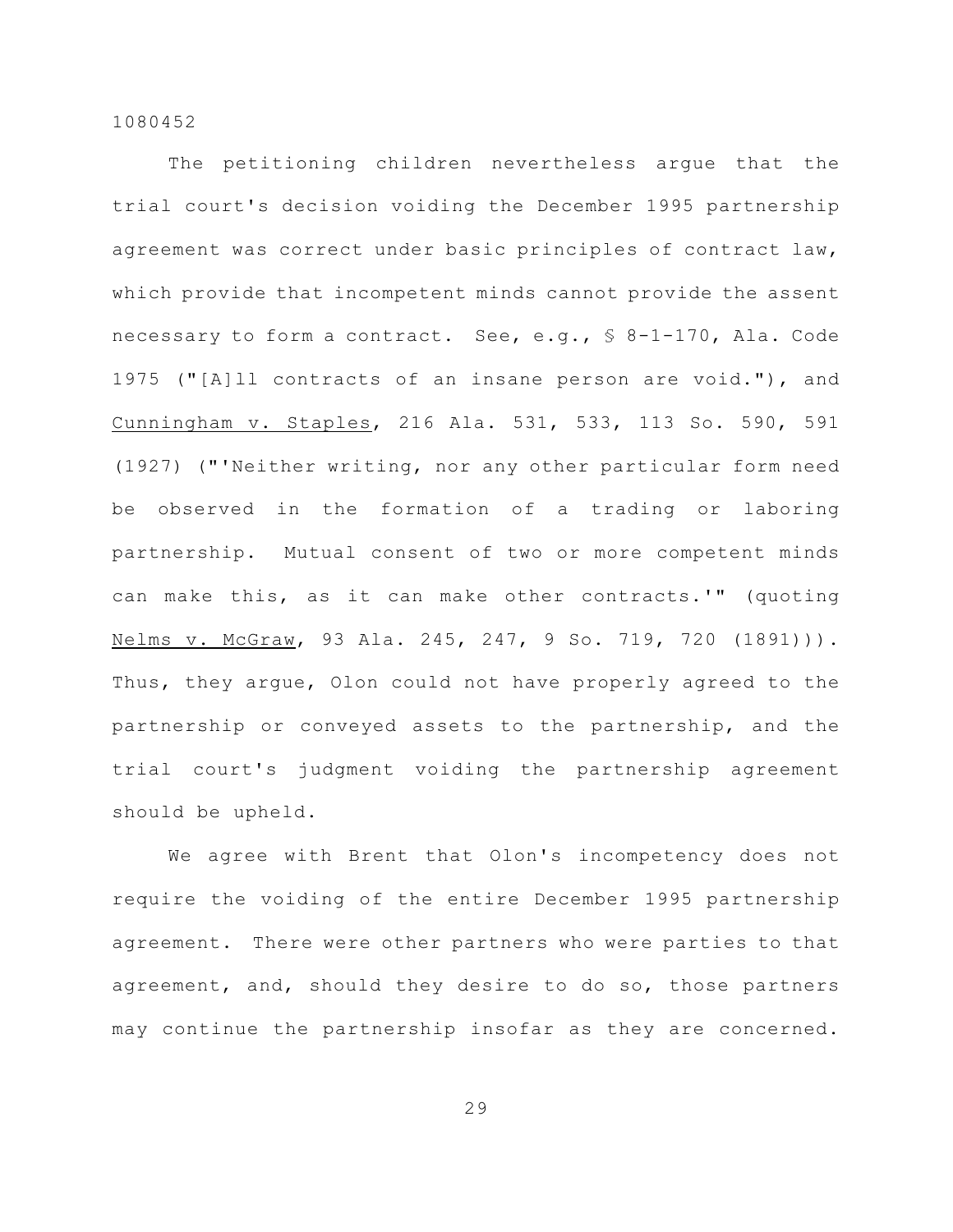However, the petitioning children are also correct that Olon's incompetency prohibited him from validly conveying any assets into that partnership. His conservator is therefore tasked with the job of reviewing Olon's transactions with and contributions to the limited partnership and determining whether Olon received fair value for those contributions. Going forward, the conservator should continue to manage Olon's assets so as to maximize their value, and, as part of that management, he may elect to continue in the partnership, thus, in a sense ratifying the partnership agreement signed by the incompetent Olon, or he may elect to withdraw Olon's assets and end Olon's participation in Olon Belcher Properties.

### V.

Olon Belcher Properties next argues that the trial court erred by denying its motion to intervene after the trial court entered its judgment declaring the planning documents to be void. In City of Dora v. Beavers, 692 So. 2d 808, 810 (Ala. 1997), we stated:

"The decision to grant or to deny a motion to intervene is within the sound discretion of the trial court, and this Court will not disturb that ruling absent an abuse of discretion. Valley Forge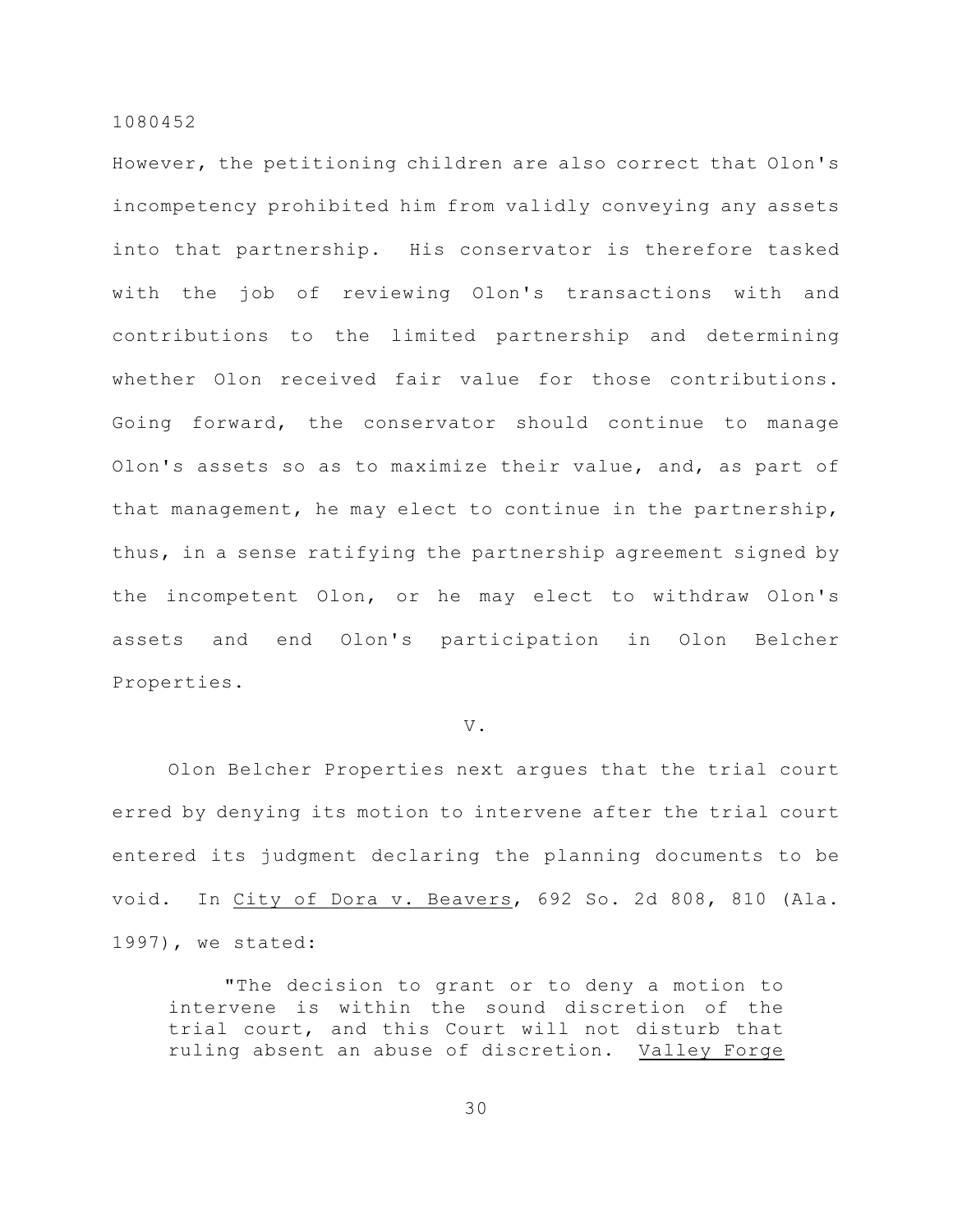Ins. Co. v. Alexander, 640 So. 2d 925, 927 (Ala. 1994). In its exercise of discretion, the trial court must determine whether the potential intervenor has demonstrated: (1) that its motion is timely; (2) that it has a sufficient interest relating to the property or transaction; (3) that its ability to protect its interest may, as a practical matter, be impaired or impeded; and (4) that its interest is not adequately represented. Rule 24(a)(2), Ala. R. Civ. P."

Olon Belcher Properties argues that the trial court exceeded its discretion because, it says, the motion to intervene, filed within 30 days of the trial court's order, was timely; that it has an obvious interest in the proceedings, which concern the very existence of the partnership; that its ability to protect that interest would be impaired if it is excluded from the proceedings; and that its interest is not adequately represented by Brent because it has unique arguments to present. The petitioning children counter that the trial court acted within its discretion in denying Olon Belcher Properties' motion to intervene both, they say, because the motion to intervene was untimely and because Brent has consistently defended the partnership's interest. We agree.

In their brief to this Court, Brent and Olon Belcher Properties argue that the motion to intervene was timely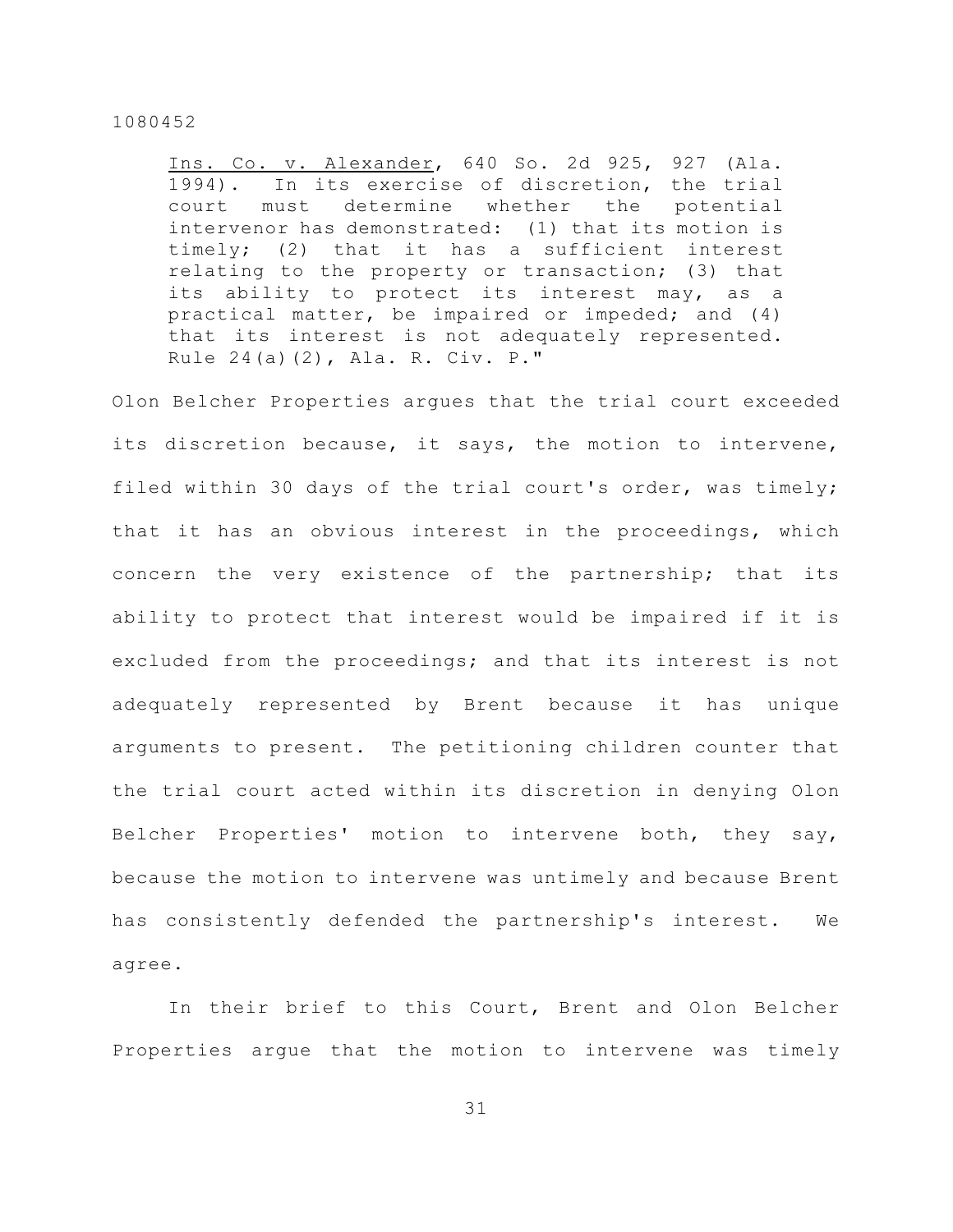because it was made within 30 days of the trial court's order entering the judgment and because the validity of neither the partnership agreement nor the partnership itself was an issue until that point:

"The partnership's motion was timely because it was filed immediately after the circuit court ruled, in a somewhat surprising fashion, that Mr. Belcher was incompetent when he signed the partnership [agreement], and, because of that, the partnership agreement and the partnership itself was 'void.' This issue had not been briefed (indeed, it was not truly an 'issue' at that point), and unlike the 1995 power of attorney and the 1998 revocable trust, the partnership had not been challenged earlier. In fact, counsel for the [petitioning children] had stated at an earlier hearing [that] validity of the partnership agreement was not at issue. Given the surprising ruling, and the fact that the partnership filed its motion to intervene so soon after the August 8, 2007, ruling (within 30 days), the motion was not untimely."

(Brent and Olon Belcher Properties' brief, pp. 54-55 (emphasis original; citations to clerk's record and footnote omitted).) However, the record belies the contention of Brent and Olon Belcher Properties that the validity of the partnership agreement was not at issue until the trial court entered its ruling on August 8, 2007. In a motion filed in the trial court on January 16, 2002, Brent –– the managing general partner of Olon Belcher Properties –– evinced his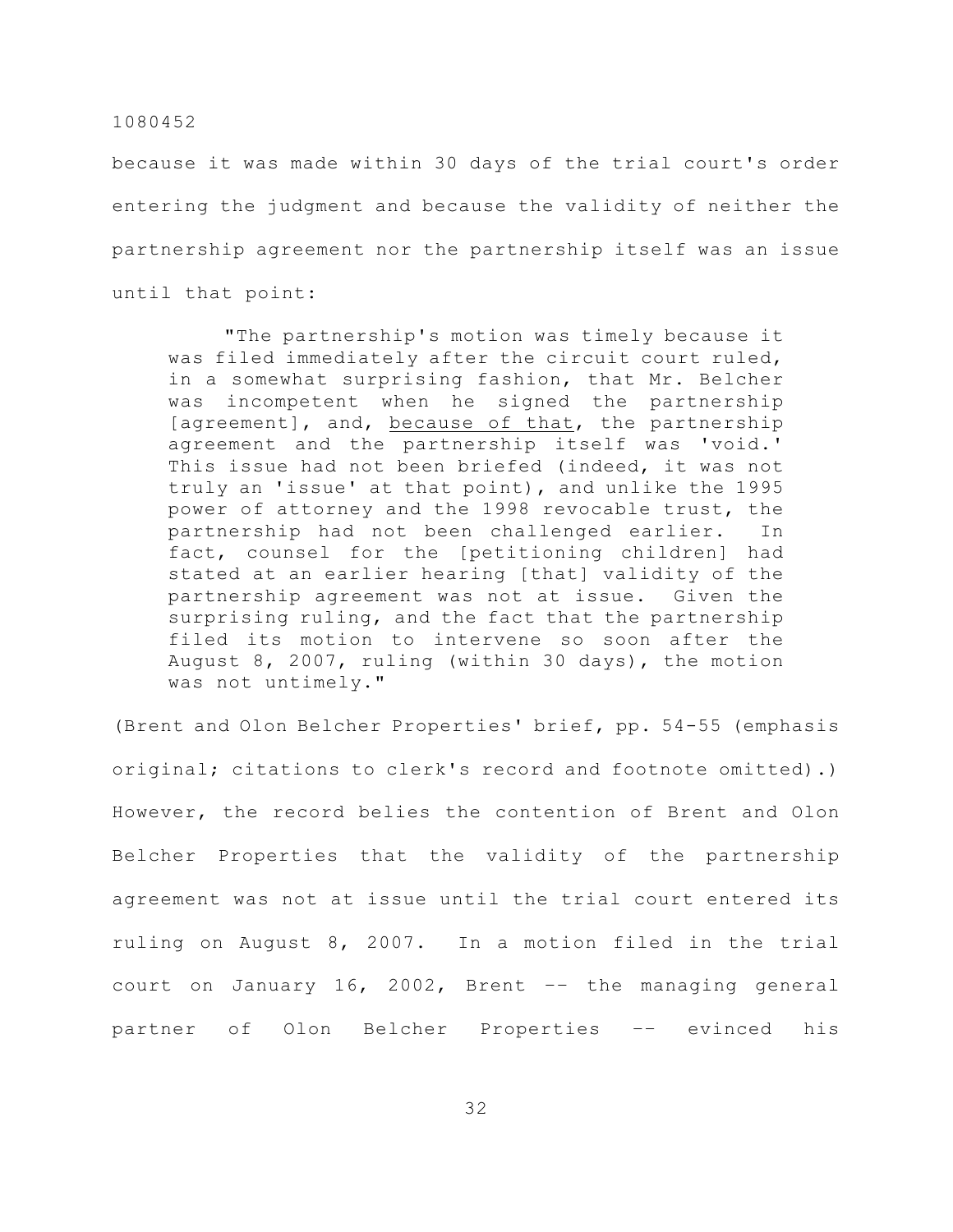understanding that the validity of the partnership agreement was under review, as well as an understanding of the potential consequences if the partnership agreement was voided when he stated:

"Assuming for purposes of this discussion that a particular transaction such as the organization and funding of the Olon Belcher Properties, Ltd., partnership by Mr. and Mrs. Olon Belcher and Brent Belcher in 1995 is now determined by the conservator to not be in Mr. Belcher's best interest, then the unwinding or setting aside of that transaction would create tremendous business and tax burdens and problems on all persons participating in the partnership, including, Mr. and Mrs. Olon Belcher, Brent Belcher, Mr. and Mrs. William [and Beverly Jean] Scroggins, financial lenders to the partnership, tenants who have leased building space from the partnership, prospective new building tenants and other third parties dealing with the partnership. If this transaction were to be unwound, as not in Mr. Belcher's best interest, this would also require the return of the partnership interest gifted to Mr. and Mrs. Scroggins by Mr. and Mrs. Olon Belcher over the years with very untimely and unfortunate tax and business results, the return of funds paid to various family members and the reconveyance of real property deeded to Otha Belcher, the partnership and others."

The final sentence of this Court's opinion in Queen –– released on October 10, 2003, almost four years before the motion to intervene was filed on September 7, 2007 –– also explicitly states: "We reverse the order of the trial court and remand this case for reconsideration consistent with this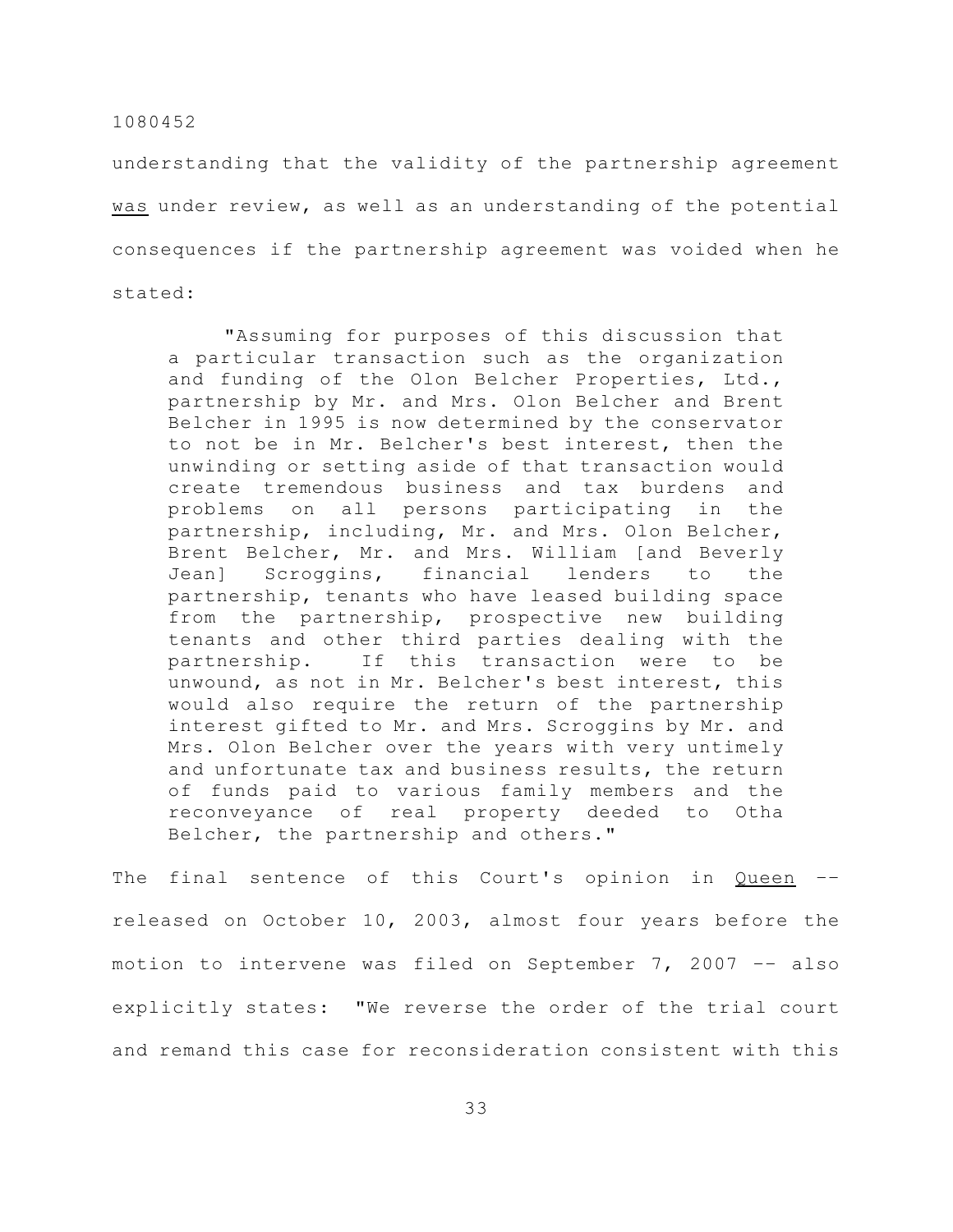opinion to determine whether Olon Belcher was competent to execute the power of attorney and to enter into the partnership agreement and the trust agreement." 888 So. 2d at 478 (emphasis added). Based on this record, Brent and Olon Belcher Properties cannot maintain that they learned of the partnership's interest in this litigation only when the trial court announced its ruling on August  $8, 2007.^4$  They were aware of that interest at least four years earlier, yet the partnership failed to take any steps to intervene during that period. In light of that delay and of the fact that Brent has been an active participant in this litigation and has consistently sought to preserve and defend the partnership's interests, we are not inclined to hold that the trial court exceeded its discretion in denying Olon Belcher Properties' motion to intervene. See QBE Ins. Corp. v. Austin Co., [Ms. 1071144, May 15, 2009] \_\_\_ So. 3d \_\_\_, \_\_\_ (Ala. 2009)

<sup>&</sup>lt;sup>4</sup>Brent and Olon Belcher Properties have also represented that counsel for the petitioning children conceded at a hearing that the validity of the partnership agreement was not an issue. However, the transcript of that hearing indicates that counsel actually stated only that the intent -- not the validity –– of the partnership agreement was an issue for a later time: "Without going into what was intended by the [partnership agreement] because that's another issue at a later time ...."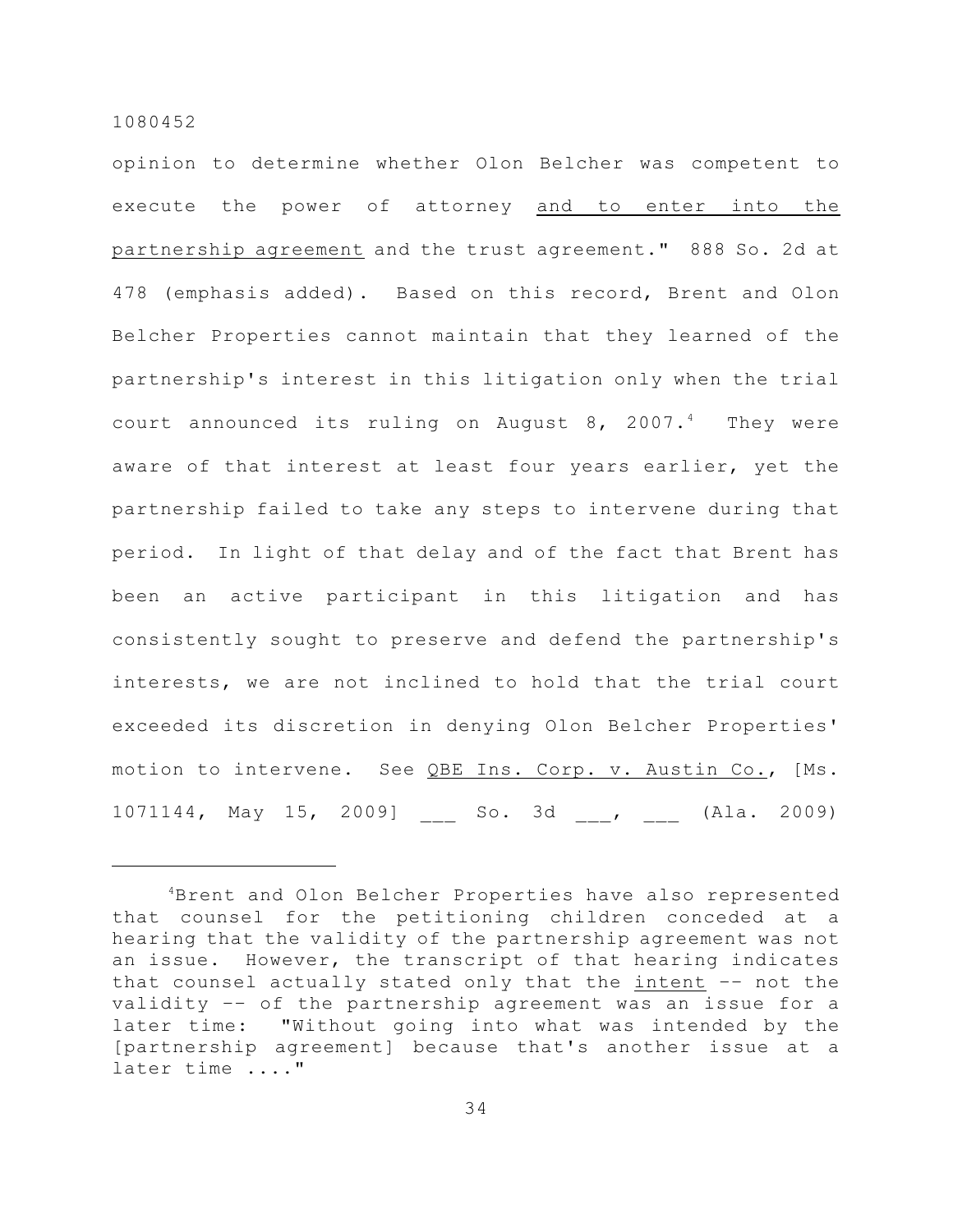(listing factors relevant to determining timeliness of a motion to intervene).

### VI.

Finally, Brent argues that this Court erred in Queen when it held that the trial court erred by originally applying the standard for testamentary capacity to determine the validity of the March 1998 document executed by Olon creating a revocable trust. Brent argues that a revocable trust is merely a will substitute and that the standard applicable to wills should have therefore been applied. In support of his argument, Brent quotes Restatement (Third) of Trusts § 25, cmt. a (2003), which states that "the revocable trust is widely used as a legally accepted substitute for the will as the central document of an estate plan ...." In Queen, we discussed the level of competency a party must have to execute a trust agreement and concluded:

"In Abbott v. Rogers, 680 So. 2d 315, 317 (Ala. Civ. App. 1996), the Court of Civil Appeals held that a person challenging a conveyance on the ground of mental incapacity need show only 'that the grantor was unable to understand and comprehend what he or she was doing' (citing Thomas v. Neal, 600 So. 2d 1000 (Ala. 1992)). A trust agreement is an inter vivos conveyance of property, and is, therefore, subject to the standard governing conveyances. See I A.W. Scott & W.F. Fratcher, Scott on Trusts §§ 18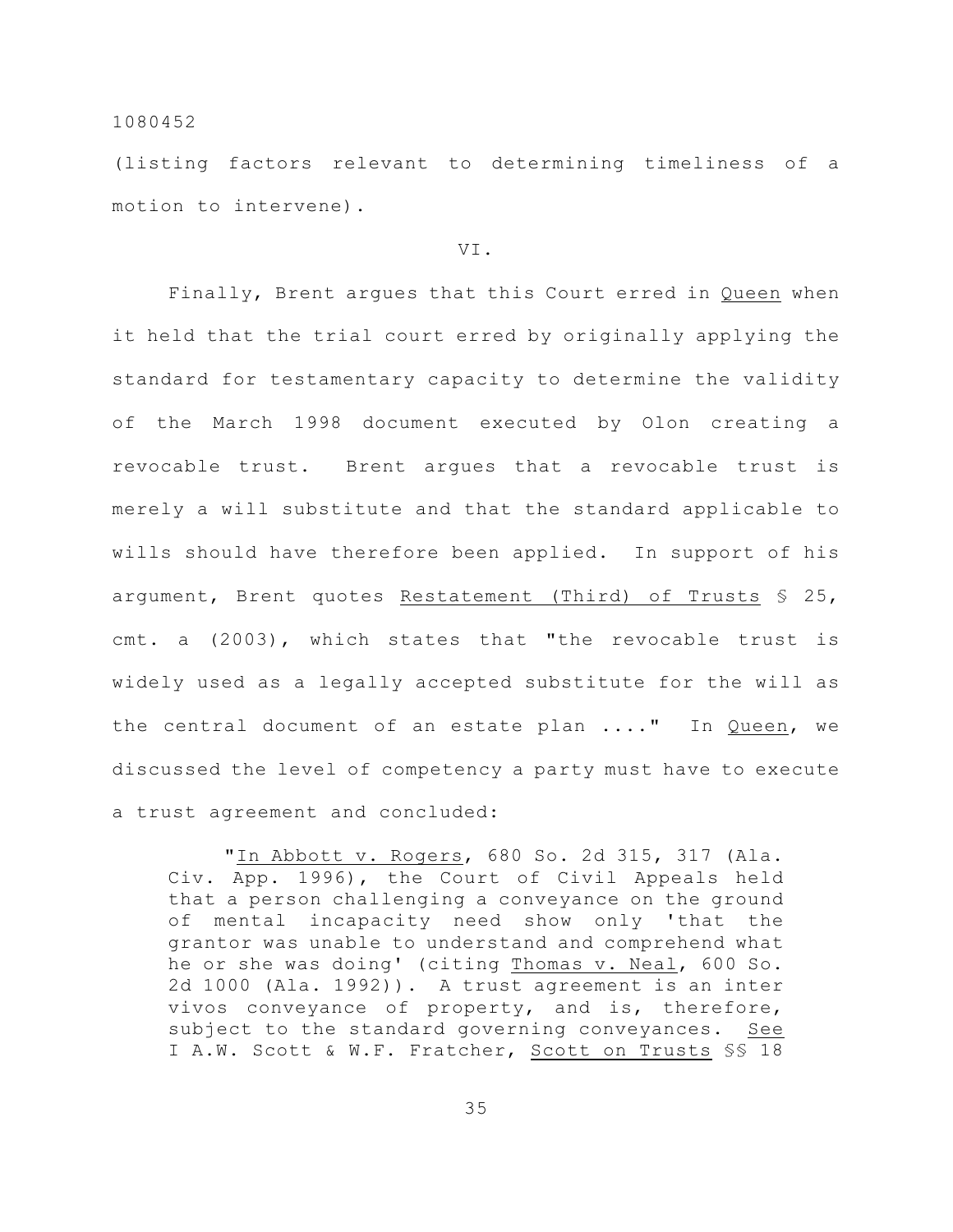& 19, at 243-44 (4th ed. 1987) (stating that an owner of property is capable of placing that property in trust if he is otherwise capable of conveying it, but if his conveyance would be voidable because of insanity or the like, his declaration of trust would likewise be voidable)."

888 So. 2d at 477. Having already considered this issue once, we are disinclined to reopen it now. As evidenced by the citation to Scott on Trusts (4th ed. 1987) in Queen, there is authority supporting the decision already made by this Court. The law-of-the-case doctrine provides that when a court decides upon a rule of law, that rule should continue to govern the same issues in subsequent stages in the same case, thereby hastening an end to litigation by foreclosing the possibility of repeatedly litigating an issue already decided. Ex parte Discount Foods, Inc., 789 So. 2d 842, 846 n. 4 (Ala. 2001). The law-of-the-case doctrine may be disregarded if the court is convinced its prior decision was clearly erroneous or there has been an intervening change in the law; however, we are not convinced that that is the case here. Accordingly, we reiterate the statement made by this Court in Queen that "[a] trust agreement is an inter vivos conveyance of property, and is, therefore, subject to the [competency] standard governing conveyances." 888 So. 2d at 477.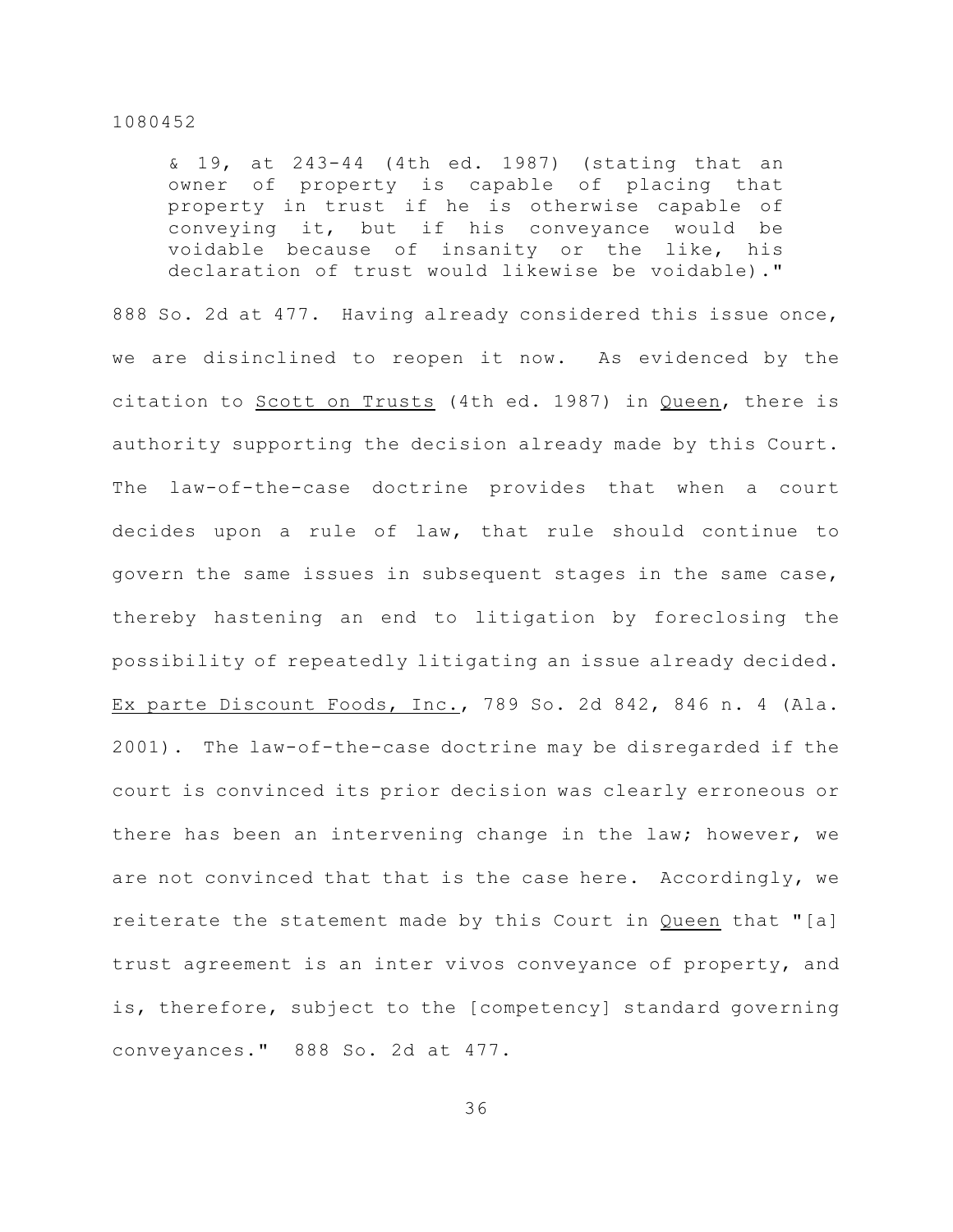# VII.

On August 8, 2007, the trial court held that Olon was incompetent when he executed each of the planning documents and that each of those documents was accordingly void. We now affirm the holding that Olon was incompetent and the judgment holding the December 1995 durable power of attorney and the March 1998 document creating a revocable trust to be void. However, because the December 1995 partnership agreement was an agreement executed by multiple other parties besides Olon, we reverse the trial court's judgment holding that document to be void. On remand, the court-appointed conservator should examine Olon's transactions with the partnership to determine whether they have been in his best interests and whether it is appropriate for Olon to continue to participate in the partnership or to withdraw his interests.

AFFIRMED IN PART; REVERSED IN PART; AND REMANDED.

Cobb, C.J., and Lyons and Bolin, JJ., concur.

Murdock, J., concurs in the rationale in part and concurs in the result.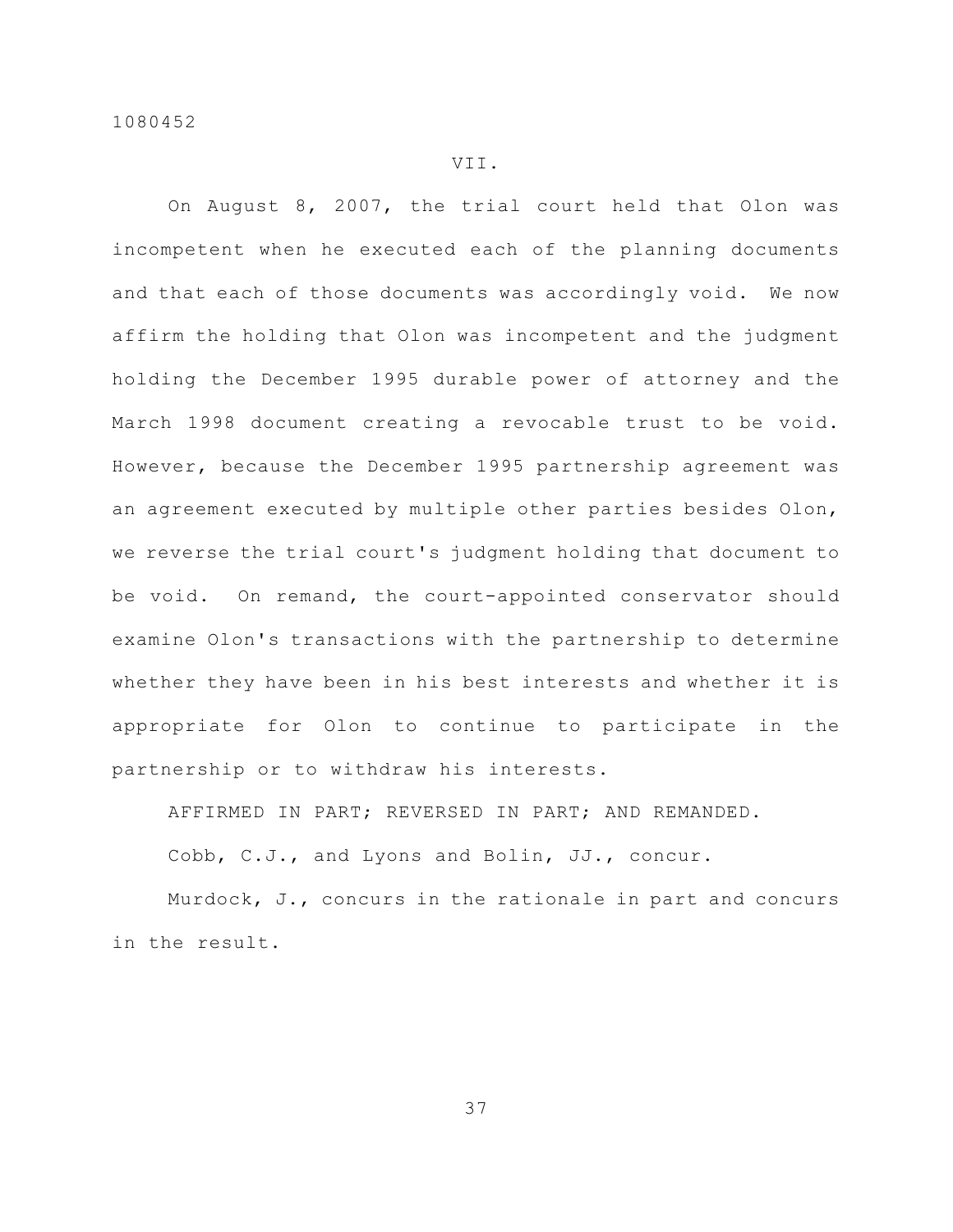MURDOCK, Justice (concurring in the rationale in part and concurring in the result).

I agree that the ore tenus standard applies to our review of the present case. I express no view, however, as to whether, if this Court had not decided Queen v. Belcher, 888 So. 2d 472 (Ala. 2003), based upon questions of the inadmissibility of certain evidence decided under a de novo standard, a de novo standard of review nonetheless would have been appropriate; I likewise refrain from expressing any view as to whether or how the present case might be distinguishable from Queen in the foregoing regard.

I also write separately to comment briefly on the statement in the main opinion that the "other partners who were parties to [the partnership] agreement, ... should they desire to do so, ... may continue the partnership insofar as they are concerned." So. 3d at . Given the facts presented and the arguments made to us in this particular case, I have no trouble agreeing with this statement. In a given case, it may be that the continued efficacy of the partnership agreement is not dependent merely upon the "desire" of the remaining partners to continue in that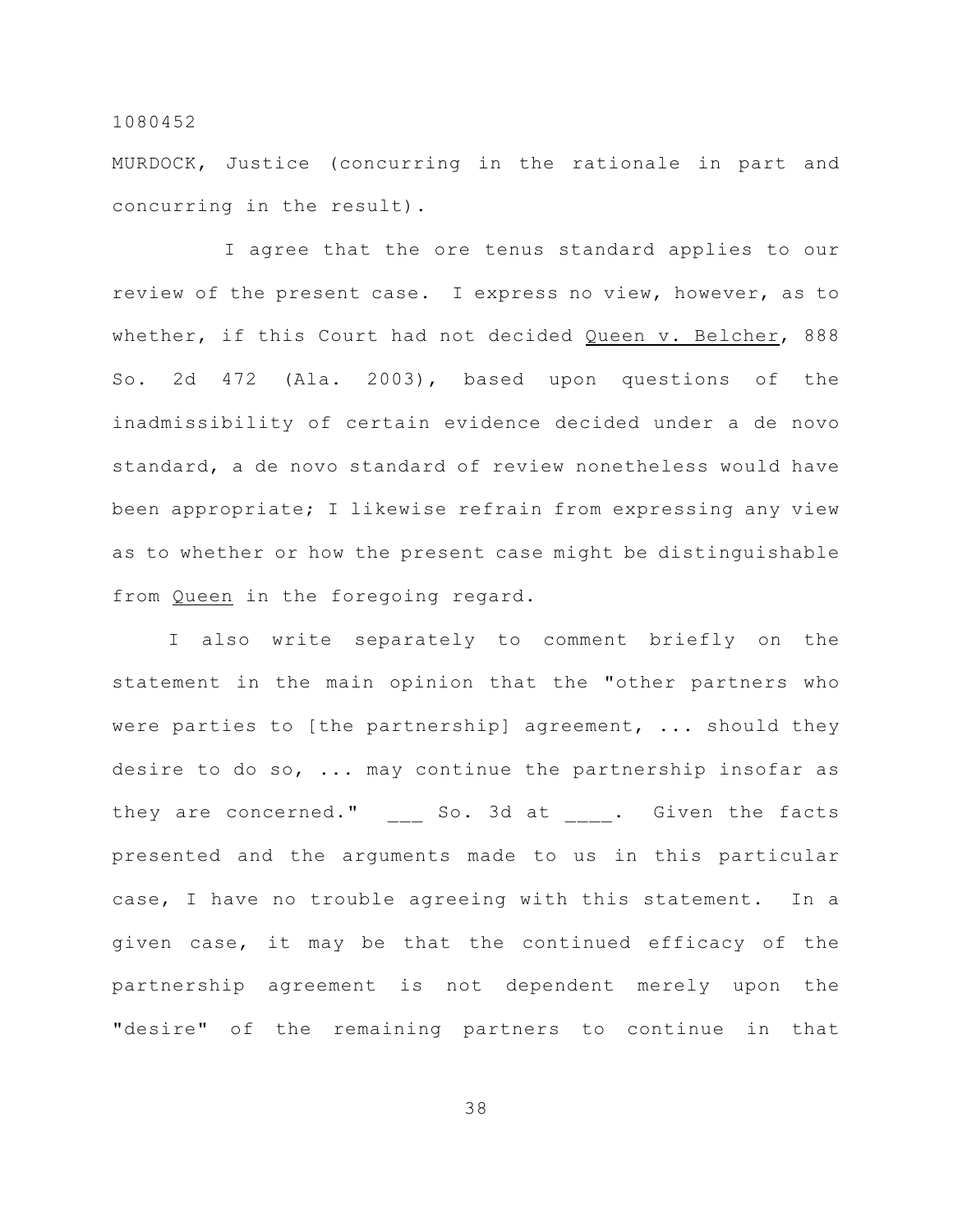agreement. For example, in a given case, terms or conditions attendant to the continuation or dissolution of the partnership may be required by principles of law pertaining to partnerships or their dissolution and/or certain equitable principles. We are not presented in the record or in the briefs of this particular case, however, with facts or arguments in this regard that would dissuade me from agreeing with the statement that the remaining partners' continued participation in the partnership will be a function merely of their "desire to do so." Instead, the arguments presented are focused on whether the partnership agreement is to be considered void ab initio, thereby requiring the "unraveling" of all the transactions in which the partnership has participated over the past almost 14 years.

By the same token, I do not rule out the possibility that, in a given case, a conservator such as the one here may not be entitled, in his sole discretion, simply to "elect to withdraw ... assets and end ... participation," So. 3d at , in a partnership, i.e., to make that decision unfettered by considerations of principles of law pertaining to partnerships and their dissolution and/or equitable